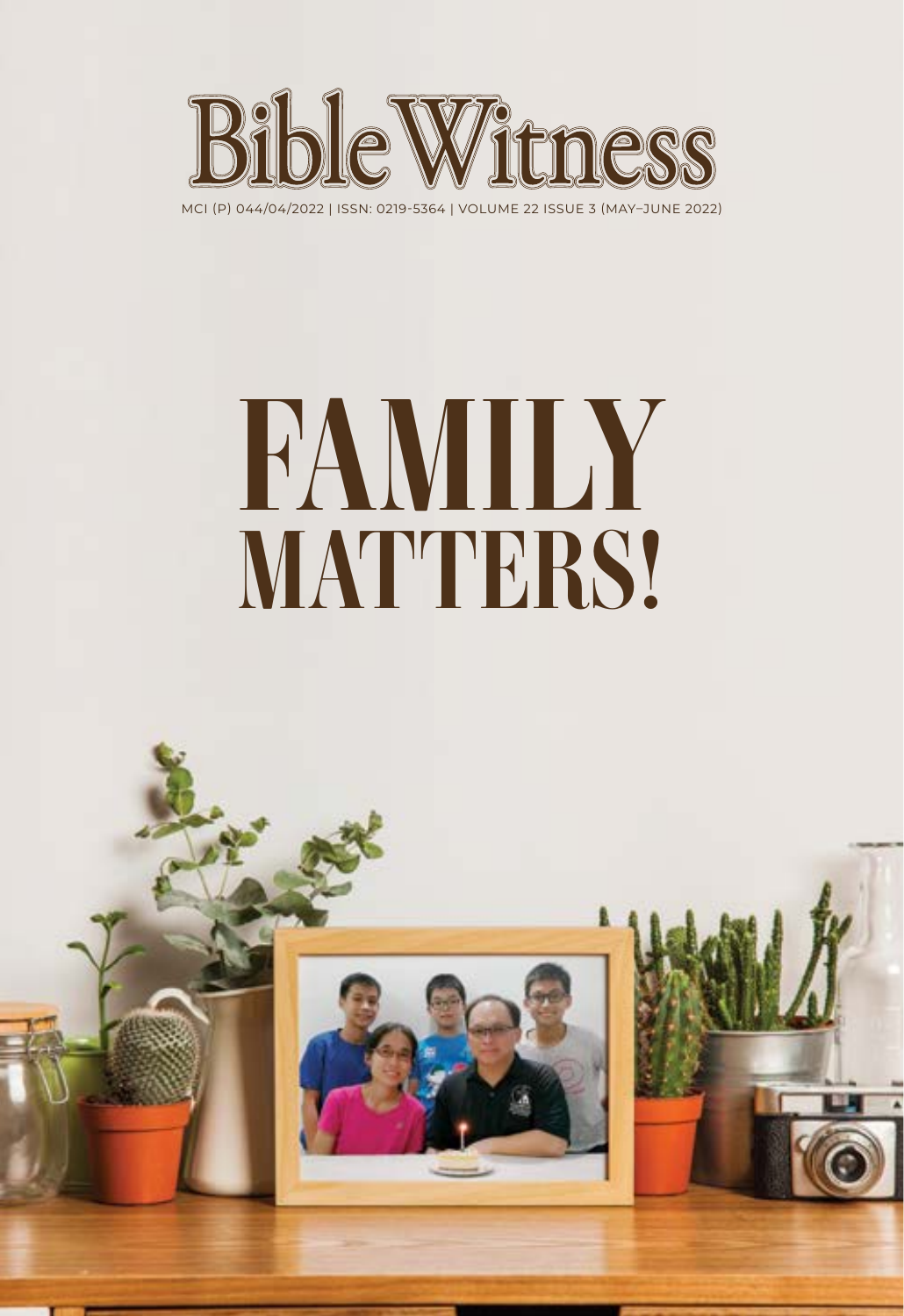

#### **Listen and Grow**

In Romans 10:17, we read, "So then faith cometh by hearing, and hearing by the word of God."

Here at Bible Witness Media Ministry, our mission is to declare God's truths boldly and clearly. To this end, we provide helpful audio resources for you to listen to sound, faithful exposition anytime, anywhere.

We have on-demand resources that cater to men, ladies and youth. New resources are uploaded to our website and app every week.

Listen now at **biblewitness.com/ondemand**. Alternatively, listen on the go with Gethsemane Bible-Presbyterian Church's app. Just search for "**Gethsemane BPC**" in your app store to get started.



**On the Cover**

"Thy wife shall be as a fruitful vine by the sides of thine house: thy children like olive plants round about thy table." —Psalm 128:3





Back issues of Bible Witness magazine are available online at biblewitness.com/ magazine

**Editor** Prabhudas Koshy **Assistant Editor** Ho Kee How **Publishing & Circulation Co-ordinator** Lok Kwok Wah **Technical Editors** Jenny Lok, Lok Kwok Wah, Mah Lean Choo **Layout & Illustrations** Matthew Peh **Children's Story Illustration** Andronicus Koshy **Publisher** Bible Witness Media Ministry of Gethsemane Bible-Presbyterian Church, Singapore **Printer** Ee Tai Press Pte Ltd **Mailing Address** Bible Witness Media Ministry, 33 Ubi Crescent, Singapore 408584 **Telephone** (65) 6741 1910 **E-mail** bwmm.gbpc@gmail.com **Website** www.biblewitness.com

**SUBSCRIPTION INFORMATION** "Freely ye have received, freely give" (Matthew 10:8). This magazine is distributed free from 2006 onwards. Postage and handling charges still apply. 2 years (12 issues): S\$10.00 Singapore/Malaysia surface mail delivery, S\$14.00 international surface mail delivery; S\$26.00 Asia air mail, S\$34.00 for air mail to all other countries.

**LOVE-GIFT** Bible Witness Media Ministry welcomes love-gifts from readers to meet the cost of publishing and distribution. The Ministry also sends the magazine freely to churches in poorer countries. Hence your generous support is much needed and greatly appreciated. Love-gifts may be sent via bank transfer (DBS Bank a/c no. 025-011173-7; swift code: DBSSSGSG), PayPal (an additional S\$2.00 charge will be incurred) or Singapore currency cheque made payable to "Gethsemane Bible-Presbyterian Church".

**USE OF ARTICLES** The articles may be freely used for non-commercial purposes, so long as they are quoted verbatim, and the writer as well as the source identified.

## FAMILY MATTERS!

Volume 22 Issue 3 | May–June 2022

*All articles in this issue are written by Prabhudas Koshy, Pastor of Gethsemane Bible-Presbyterian Church and Editor of the Bible Witness Magazine.*



#### IN THIS ISSUE **CHILDREN'S PAGE**

| 4                                                   | 16                                                    | 28                                                |
|-----------------------------------------------------|-------------------------------------------------------|---------------------------------------------------|
| <b>Biblical Family Life</b><br><b>Under Threat!</b> | Man's Role in Keeping<br>the Home Happy               | <b>Bible Trivia</b><br>(Numbers 35)<br>Sarah Yong |
| 8<br>Our Family Ought to<br>Matter to God           | 20<br>Man's Role in Leading<br>the Family Spiritually | 30<br>Hudson Taylo<br>$(1832 - 1905)$ -Part       |
| 12                                                  | 26                                                    | Jenny Lok                                         |
| <b>Except the LORD Build</b><br>the House           | Resources for<br>the Famliy                           |                                                   |

Hudson Taylor t XIII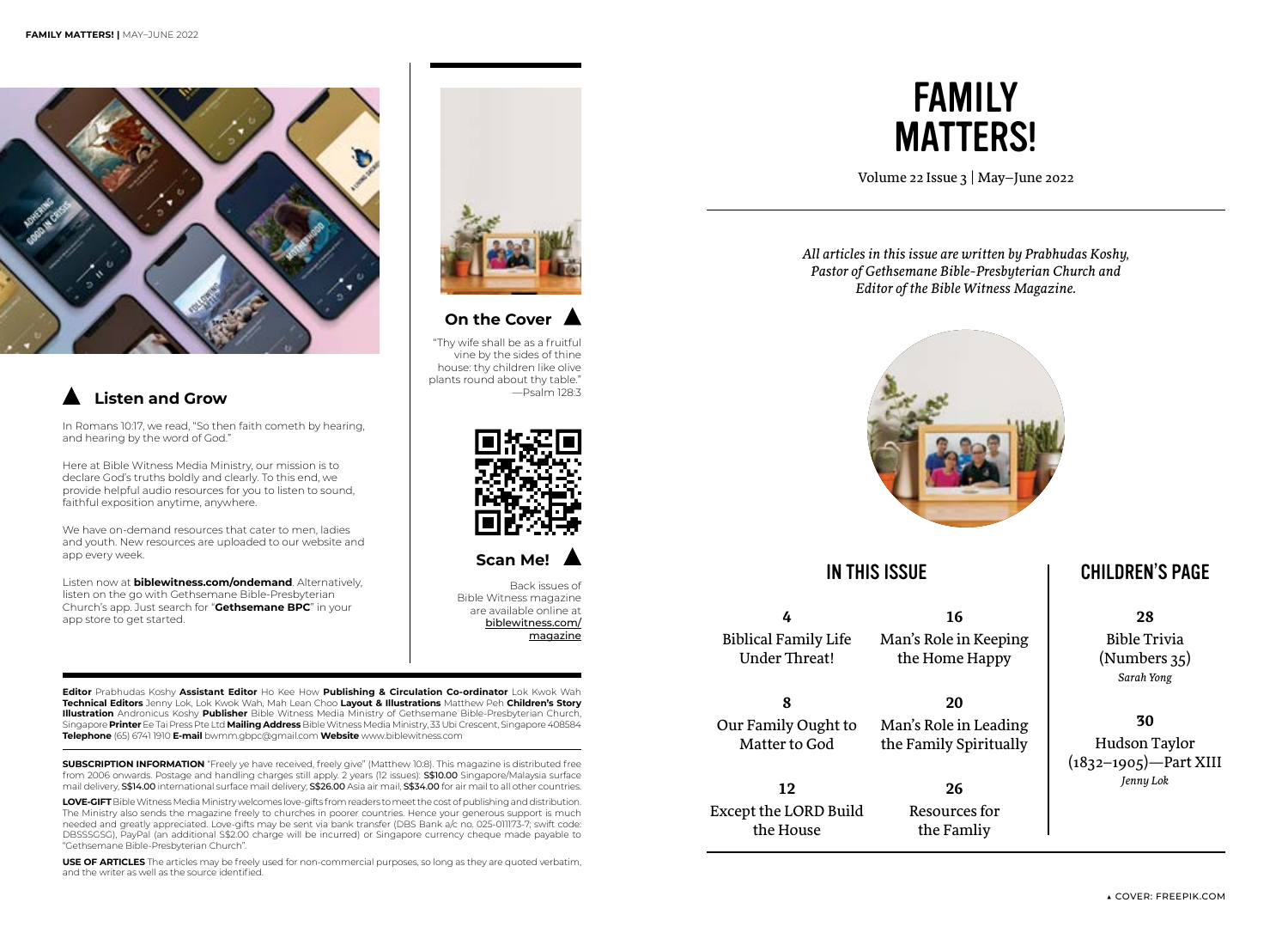

# *BIBLICAL FAMILY LIFE UNDER THREAT!*

The concept of family—both traditional and biblical—is under serious threat in our modern society. The changing worldly traditional and biblical—is under serious threat in our ideologies seem to be making inroads in redefining Christians' mindset about family, which is God's first institution to mankind. Undeniably, God's design for the family is not only under attack from the world, it is also being undermined by Christian families' conformity to the world's pattern.

## Reversal of Family Roles Brings Ruin

Traditionally, men toiled to provide for the family while their wives tended to the family at home. But increasingly in these days, men choose to be stayhome husbands and dads, while their wives are sent to work and earn money for the family. The modern culture is defying the traditional and biblical

roles of men and women in the family. Tragically, many Christians seem to have quietly accepted the incursion of such modern trends into their churches and homes. The reasoning of Christians who embrace the current reversal of family roles of men and women—stay-home husbands and dads instead of stay-home wives and mums—are economic viability and socalled pragmatic, modern-day living. There is also a strong desire and drive to break free from the traditional, biblical gender roles. Advocates of reversal of gender roles portray it as necessary for a comfortable life in modern culture. They contend that the customary or biblical gender expectations are unhelpful in fulfilling their experience of a life of material comfort and prosperity.



in the family.

If we choose the pursuit of material prosperity and cosy living environments as more important than our humble and faithful fulfilling of our God-given roles, our decisions and actions will eventually undermine the family sanctity and unity. When achieving affluence becomes a priority in life, at the expense of divine wisdom and truth, we will cause our Christian families to become prey to the evils of secularism and ungodliness of our time! In abandoning the biblical pattern of family life to pursue greater wealth, luxury, self-glory, worldly pleasures, etc., Christian families are opening themselves to satanic deceptions in the world, which "subvert whole houses, teaching things … for filthy lucre's sake" (Titus 1:11). The Bible warns us, "He that is greedy of gain troubleth his own house" (Proverbs 15:27).

Admittedly, in life, we may experience financial and practical struggles and difficulties in the family. But these are tests of our believing submission to God's unchanging, authoritative counsels in His Word. Joyful obedience to divine counsels even in the midst of hardships is required of us. We must endure our trials with the prayer that we may fulfil our biblical roles assigned to us by God, and thus be instruments of divine blessings in our families.

## Husband's God-Given Role

God-given roles of man and woman are so fashioned to be divine channels of blessings in the home. Both the Christian man and Christian woman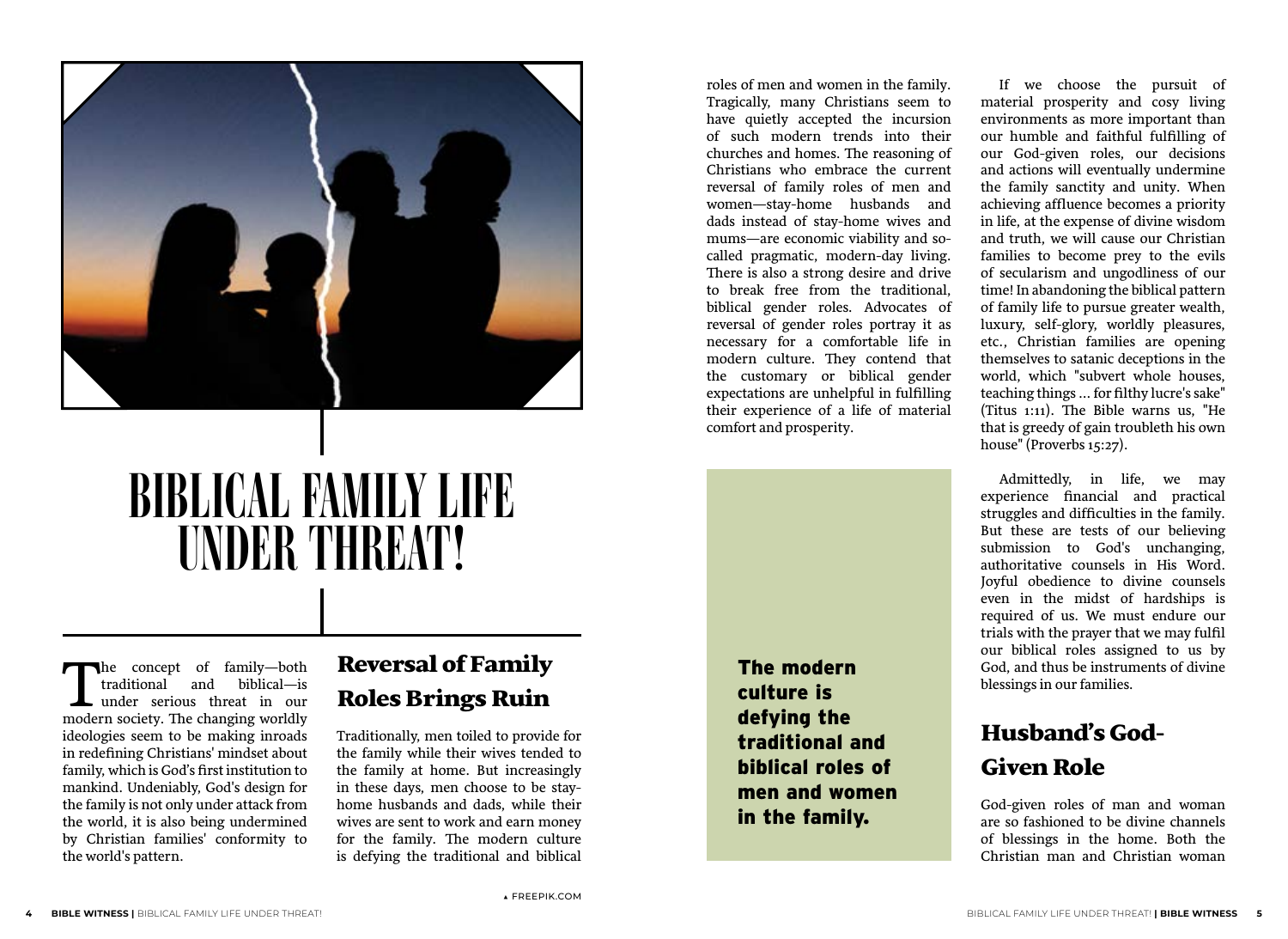are equally valuable in God's sight (cf. Galatians 3:28). Though their specific roles assigned by God differ, there is absolutely no difference in their spiritual position, possessions and privilege. The roles of man and woman are different, just as the roles of God the Father and God the Son are different.

The biblical role of the husband is to lead, provide for, and protect his wife and children as the head of the family (Ephesians 5:23, 25–32; cf. Colossians 3:19–21; 1 Corinthians 11:3). Scripture's teaching of God's creation order—that man was made first, and from him, the woman—shows the divine ordaining of man's headship or leadership over the woman (1 Corinthians 11:8–9; cf. 1 Timothy 2:12–13). As part of that ordained headship, it is imperative that every house be ruled and provided for by the husband and father. Certainly, it is not a licence for the man to be cruel and tyrannical at home, but to assume his responsibility to lead, provide and protect in a godly and loving manner. Even after the fall of man, the LORD God had said to the first man, Adam, that he ought to toil to provide for his family—"In the sweat of thy face shalt thou eat bread, till thou return unto the ground" (Genesis 3:19a). In other words, God has told man that there will be no easy, trouble-free way of caring and providing for his family in this sin-marred world. Every man must be prepared for hard labour through fatigue and weariness, to earn a living and provide for his family.

Assuming responsibility for one's own family is every Christian husband's God-given responsibility, as reminded by the apostle Paul in 1 Timothy 5:8, "But if any provide not for his own, and specially for those of his own house, he hath denied the faith, and is worse than an infidel"! When a healthy-bodied man stays home and does not work hard to earn his keep, is he not drastically failing to provide for his family's needs? Is he not failing to exercise faith in God's promise and obey His counsel? Every hardworking, godly man should put his confidence in God's promises, including Psalm 128:1, 2—"Blessed is every one that feareth the LORD; that walketh in his ways. For thou shalt eat the labour of thine hands: happy shalt thou be, and it shall be well with thee." Let every Christian husband take heed that his conduct does not contradict his faith in God's Word.

## Wife's God-Given Role

While the husband must work and provide for the household, the wife's God-given role in the family is to be a loving manager of the home. This is Scripturally highlighted when the aged women are exhorted to "teach the young women to be sober, to love their husbands, to love their children, to be discreet, chaste, keepers at home, good, obedient to their own husbands, that the word of God be not blasphemed" (Titus  $2:4-5$ ). In the same vein, when the apostle Paul prescribed the biblical solution to the problem of idleness among the younger widows, which would lead to sin (cf. 1 Timothy 5:13), he did not recommend that they should go out and find jobs to occupy their time. Rather, Paul exhorted that they "marry, bear children, guide the house, give none occasion to the adversary to speak reproachfully" (1 Timothy 5:14).

In God's design of family life, a mother's care for her children should never be absent or lacking in the home. A father is neither created nor expected to provide 'motherly' care for the children. Neither can a maid nor a professional child-caregiver be a replacement for a mother's loving presence. In Psalm 128:3, the divine expectation of a wife and mother is beautifully depicted—"Thy wife shall be as a fruitful vine by the sides of thine house: thy children like olive plants round about thy table." Why would the Bible depict believing women as being "by the sides of thine house", or as one "to keep house, and to be a joyful mother of children" (Psalm 113:9)? It is because the woman's primary, Godgiven work is in the home!

Every wife's calling is, first and foremost, to work in the home, and not outside of the home. She should not pursue anything that will cause her to neglect her responsibilities at home. Her primary role is to be a submissive "helpmeet" to her husband (cf. Genesis 2:18) and a joyful mother of her children (cf. Psalm 113:9).

## Conclusion

The specific roles which God has given to husbands and wives are not merely suggestions that can be altered according to a change of culture in society, or to one's wish and whim. When a healthy, strong husband or father neglects to work and be the breadwinner for the family, is he not defying God's authoritative counsel? When a married woman leaves her home to pursue a career and fails to devote her attention to her husband

and children as Scripture demands, is she not failing to honour God's Word? Neglecting the God-given roles will give "occasion to the adversary to speak reproachfully" (cf. 1 Timothy  $5:14b$ ), and will cause the Word of God to be blasphemed (cf. Titus 2:5b).

Let us not be victims of the secularisation of Christian families. Do not surrender our homes, but resist the vicious invasion of secularism and its corruption. If Christians do not stop their compromises with the worldly way of living, soon their homes will have nothing in the way of godliness. Biblical family life is under serious threat today! But we thank God that He has not left us without principles and guidelines, nor without great and precious promises, concerning our households if we abide by His unfailing blessed truths for family living.  $\blacksquare$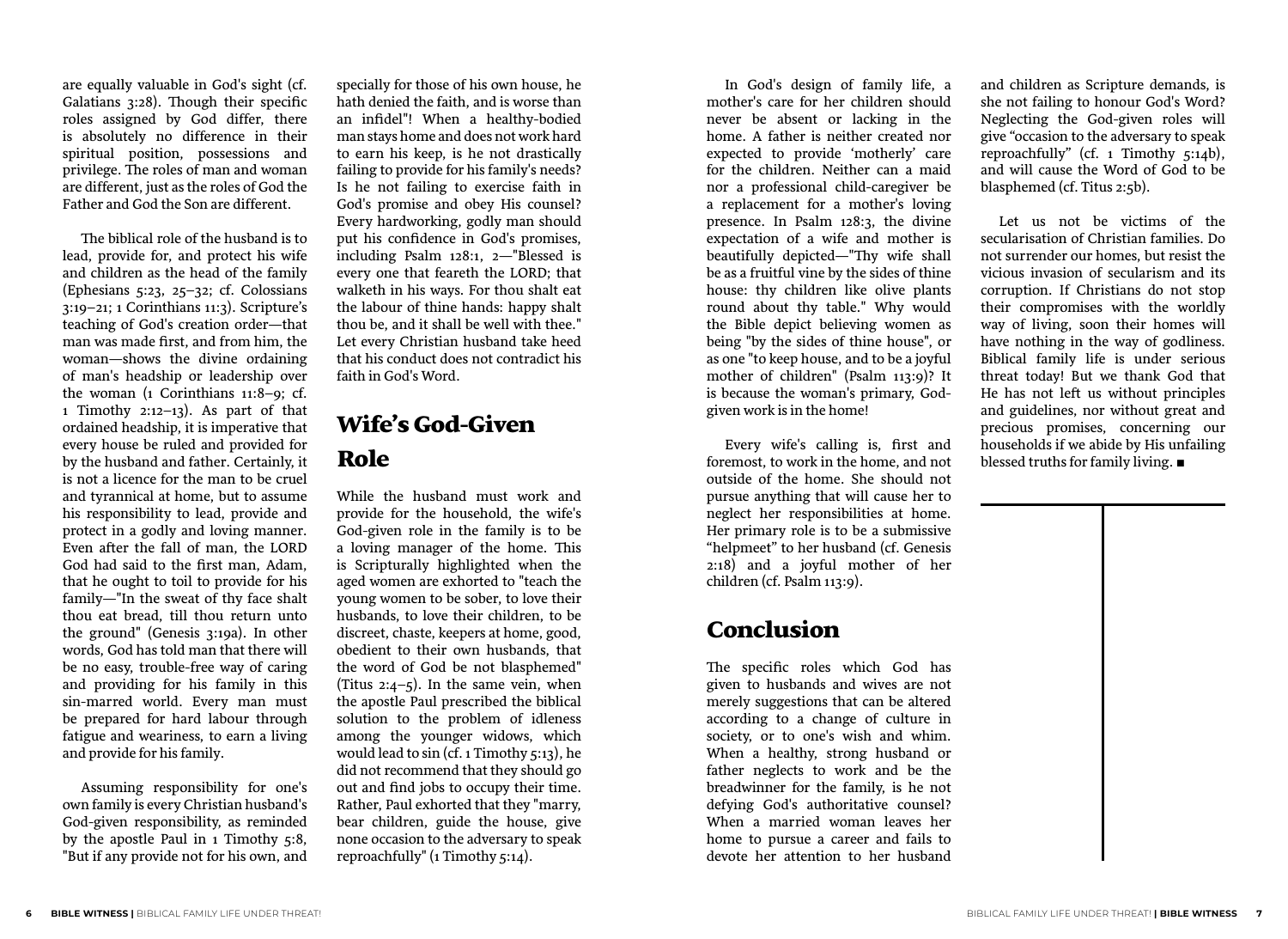*OUR FAMILY* 

*OUGHT TO* 

*MATTER*

*TO GOD*



## Why Do Our Families Matter to God?

It is God who has ordained family life. Families are God-ordained institutions. The family is meant to be a spiritual institution which ought to reflect Christ's loving leadership of the church, and the church's loving submission to Him. God's Word declares in no uncertain terms those divine intentions and plans concerning Christian families:

"22 Wives, submit yourselves unto your own husbands, as unto the Lord.  $23$  For the husband is the head of the wife, even as Christ is the head of the church: and he is the saviour of the body. <sup>24</sup> Therefore as the church is subject unto Christ, so let the wives be to their own husbands in every thing. 25 Husbands, love your wives, even as Christ also loved the church, and gave himself for it; 26 that he might sanctify and cleanse it with the washing of water by the Word, <sup>27</sup> that he might present it to himself a glorious church, not having spot, or wrinkle, or any such thing; but that it should be holy and without blemish … 33 Nevertheless let every one of you in particular so love his wife even as himself; and the wife see that she reverence her husband" (Ephesians  $5:22-27, 33$ ).

As the above biblical exhortation insists, the goal of every Christian family is to promote the glory of Christ and His redemptive, sanctifying love and truth. God expects every Christian's domestic life to exist and function for His glorious purpose concerning His church—that is the theology of the Christian family.

## What Shall Then Matter to Our Families?

Having known God's particular purpose for Christian families, nothing ought to matter to Christian couples more than being the servants of the Lord,

◀ FREEPIK.COM

be it within their domestic life or without. Every Christian home ought to be covenanted to the Lord to be His servants, as reflected in the words of Joshua: "but as for me and my house, we will serve the LORD" (Joshua 24:15b).

As such, every family must avow itself to be a biblical family, committed only to desires, pursuits and conduct that are in total conformity with God's Word. God expects Christians' families to be spiritually-minded in all aspects of life. The life and activities of the family members must be characterised by reverence and devotion to the Lord.

#### Covenantal Duty of

#### Christian Husband

The "fear of the LORD" must characterise every Christian husband, the head of the household, as he labours and guides his wife and children (cf. Psalm 128). Nurturing a God-fearing family must be his primary goal. For this purpose, he himself must be a man of strong faith and abiding devotion to the Lord. Though there are situations when special grace is given to a lady (like a widowed mother, or the wife of a severely disabled man) to guide the family in the ways of God, it is the unalterable duty of the Christian man to nourish and nurture his family. Husbands who are negligent or complacent, and thereby fail to actively guide his family into godly living and service to the Lord, are guilty of dereliction of the most solemn duty that God has entrusted to them.

Every man must examine himself constantly to keep himself focused

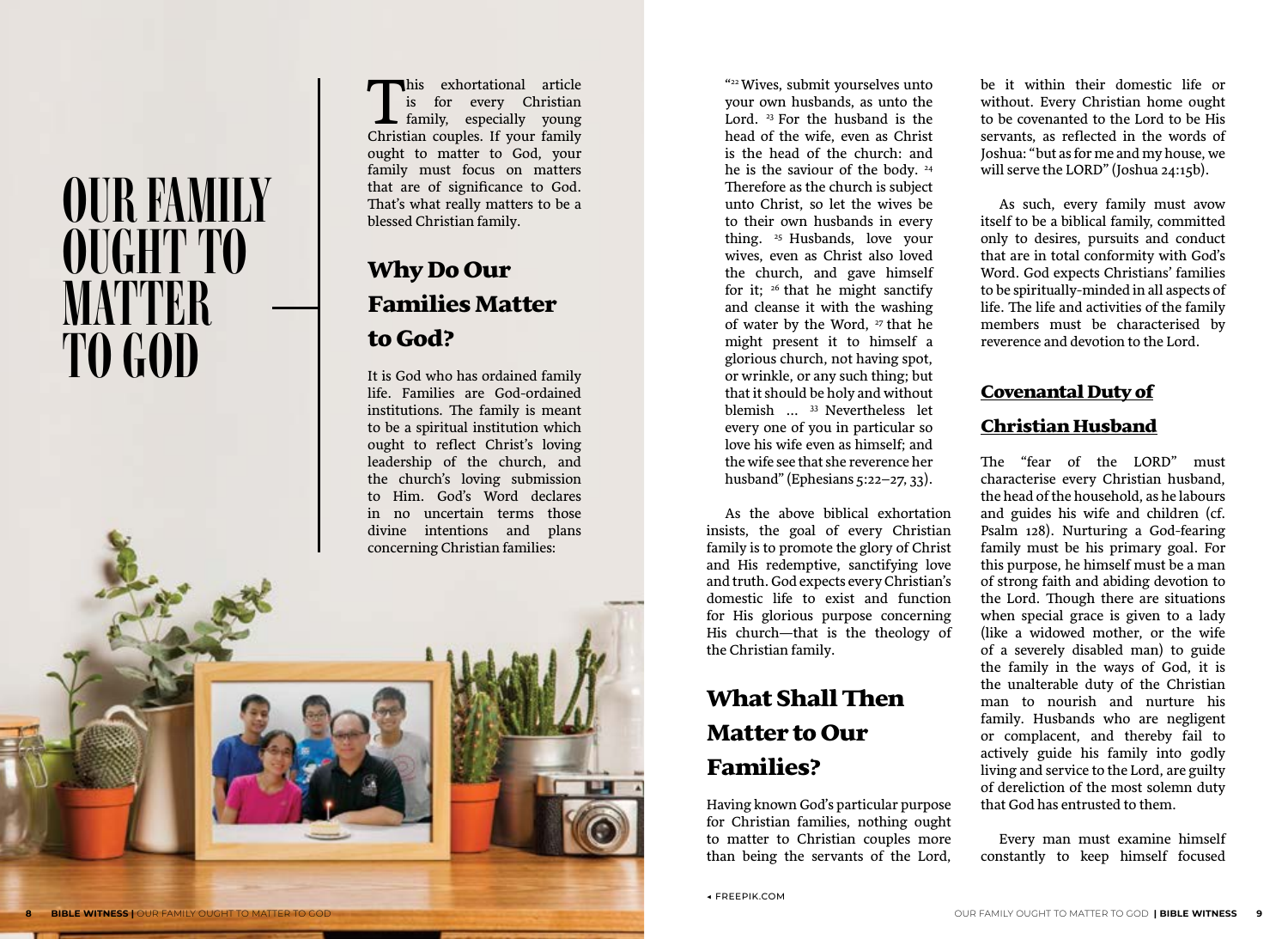and committed to his God-given task of nurturing his family. He must persistently ensure that the counsels of God's Word guide his thoughts and affections, so that he may carry out the solemn charge of building his family for the Lord's glory. It is indeed an accursed thing to encourage or allow the family to pursue an unscriptural, worldly manner of life. Every man who would not instruct his family to follow the Scriptures strictly is like Eli, the priest, who spurned his fatherly duty of rebuking and correcting his sons. Let none of us be vessels of God's wrath, like Eli whom God severely judged, "because his sons made themselves vile, and he restrained them not" (1 Samuel 3:13).

#### Covenantal Duty of

#### Christian Wife

Christian wives must steadfastly support and encourage their husbands to build a thoroughly devout, Godfearing family. The wife must be submissive and meek, prayerfully fulfilling her duties at home. For this purpose, she must examine herself and see whether she adheres to God-given duties of young married women, who are taught by Scripture "to be sober, to love their husbands, to love their children, to be discreet, chaste, keepers at home, good, obedient to their own husbands, that the word of God be not blasphemed" (Titus 2:4-5).

For that matter, the apostle Paul reiterates this divine calling for every Christian wife, when he admonishes every young woman in the church to "marry, bear children, guide the house, give none occasion to the adversary to speak reproachfully" (1 Timothy 5:14). He minces no words for women who neglect their biblical duties to be homely and godly wives, by depicting them as "some (who) are already turned aside after Satan" (1 Timothy 5:15)!

## Conclusion

When Christian husbands and wives pay scant heed to biblical instructions and admonitions, and instead pursue their selfish, material and worldly glory, they are in great danger of reaping shame and sadness. Christian families, if any of you have failed in your God-given family duties, repent and plead for God's mercy, and amend your ways at once! Prayerfully and joyfully settle in your hearts that your family ought to matter to God. ■

> God expects Christians' families to be spirituallyminded in all aspects of life.



# DIG DEEP INTO GOD'S WORD.

Bible Witness Web Radio has on-demand audio programmes catered for peoples from all walks of life. Our audio programmes have enabled many around the world to listen to sound, biblical teachings. There are dozens of topics available, designed to build you up in the knowledge of God.

Our audio resources are easier to access than ever. Listen to our vast library of sermons on our website at biblewitness.com/ondemand. Alternatively, listen via Gethsemane Bible-Presbyterian Church's app. Just search for "Gethsemane BPC" in your app store to get started.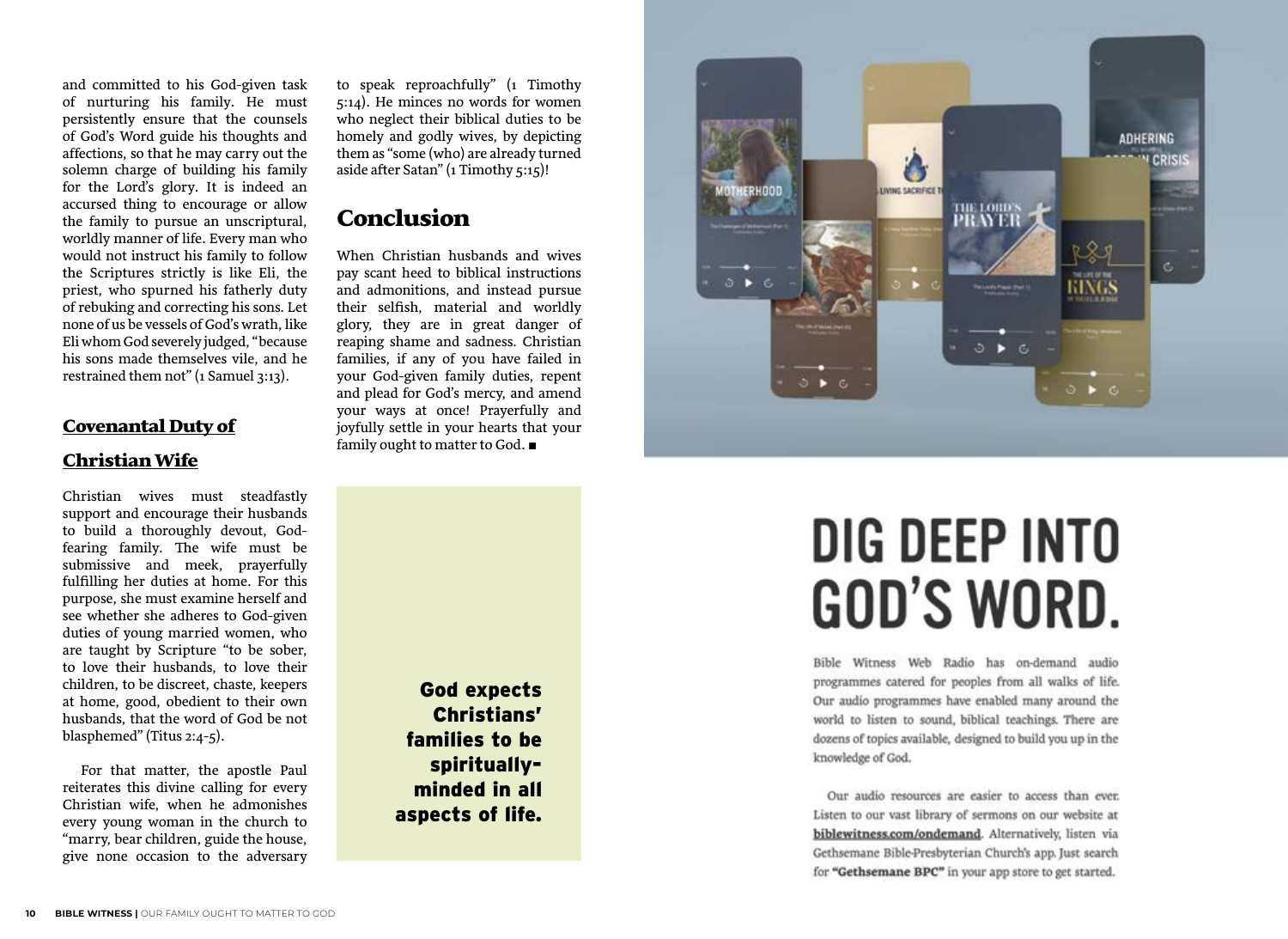

The truths of this verse must be the prayer and hope of every Christian husband and wife who desire to build a home blessed of the Lord. Understanding the spiritual truths imbedded in this

wonderful verse is like drawing the best help and provision for designing and building a house. Three very important truths are found in this verse concerning building our homes.

## The Lord Promises to Build Our Homes

The verse first of all provides us with a divine promise. It gives us a strong indication that the Lord is willing and ready to build our homes. Inherent also in this verse is the Lord's unhappiness with those who do not embrace His promise, and consequently exclude Him from the building of their homes. Scripture is unambiguous that the Lord is deeply interested to build the homes of His people. The Lord does not wish to stand by as an observer when we labour to build our house. He promises to be the Chief Architect and Builder of our homes—this we must believe. Our God is not inactive, but He is in the business of building the homes of those who trust in Him. What a loving and caring God He is!

The apostle Peter reminds us that God's promises are "exceeding great and precious" (2 Peter 1:4). Christian couples should therefore not forget this precious promise that "the LORD build the house" (Psalm 127:1a). The assurance that the Lord is willing to build your house is a precious asset as you live your life together as husband and wife. Though you may be anxious about the future, trust in this promise and look forward with unwavering faith in the Lord who promises to build your home. When you face difficult circumstances in your life, do not give

up, but go to Him in prayer by trusting in His promise. Truly, if God works for us, why should we be pessimistic about life? If God works for us, why should we be anxious or fearful about tomorrow?

How does God build our homes? The Bible says in Proverbs 24:3 that "[t]hrough wisdom is an house builded; and by understanding it is established". In other words, God builds our homes by giving us His wisdom. God has revealed His wisdom in the Bible, that we may know and obey it. The Bible provides God's supreme counsel for every man and woman pertaining to

> The Bible provides God's supreme counsel for every man and woman pertaining to his or her roles and responsibilities in family life.

◀ UNSPLASH.COM

*THE HOUSE*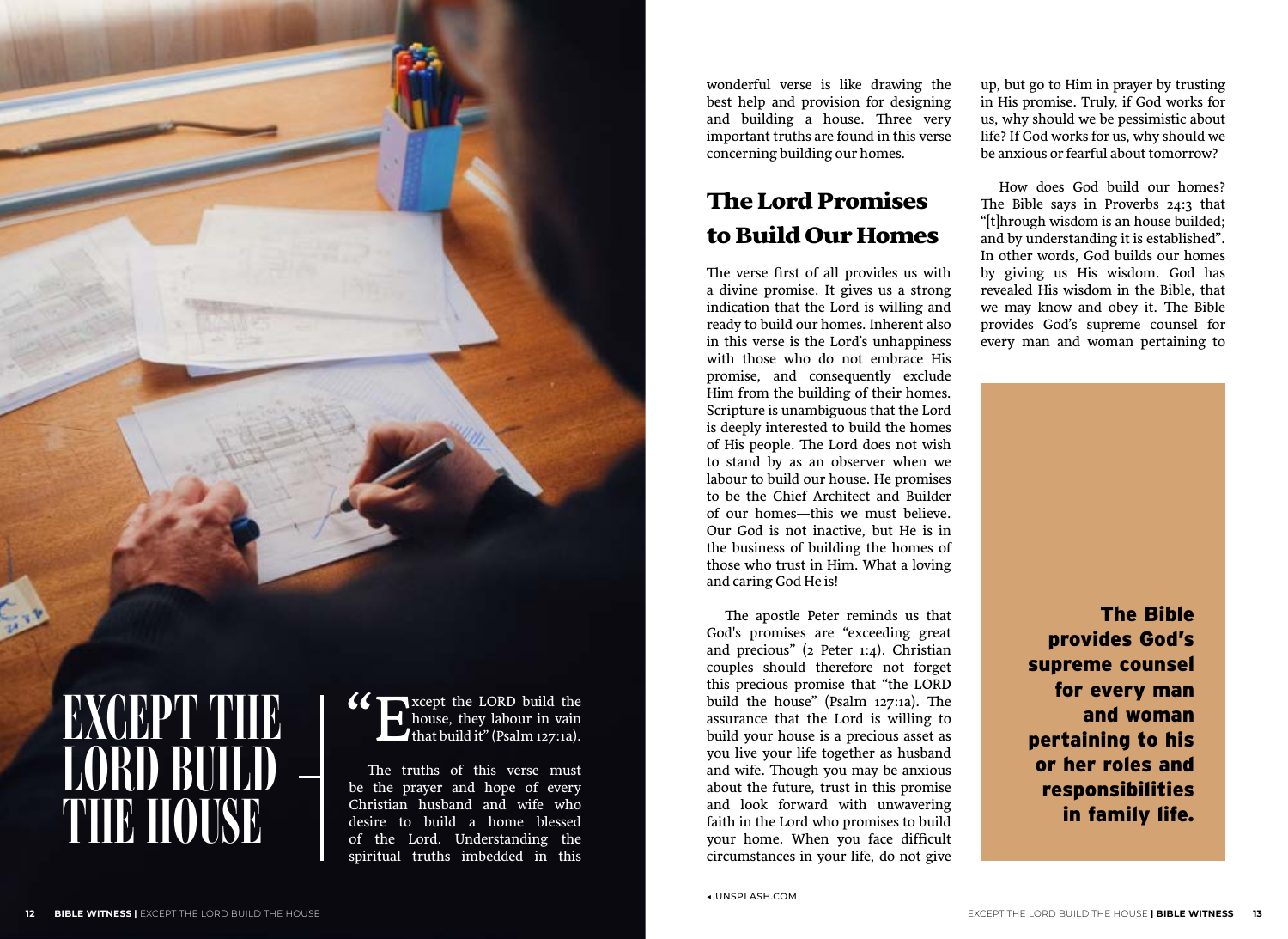his or her roles and responsibilities in family life. If we follow the counsel of God's Word in our daily lives, we shall have our homes built by God. Walk in the way the Lord wants you to walk, then you can be sure that He is moulding your lives for His glory and to your spiritual profitability. Obey His commandments, and He shall prove to you that His commandments are a blessing. "The house of the wicked shall be overthrown: but the tabernacle of the upright shall flourish" (Proverbs 14:11).

## The Lord Says There is Labour in Building Our Homes

Just because God has promised to "build the house", it doesn't mean that we can become indifferent or lazy about the building of our homes. We must not forget that while the Lord builds the house, we are called to be **co-labourers** with Him.

Now, God expects us to work hard according to the opportunity, health and strength He has graciously provided for us. Surely, one of the things that God detests is laziness—"if any would not work, neither should he eat" (2 Thessalonians 3:10). In other words, if you don't bother to work hard, you deserve no food! Men must therefore be diligent in whatever business or service that the Lord gives to them, including building a home. Otherwise they cannot expect to prosper. They must faithfully labour, "not slothful in business; fervent in spirit; serving the Lord" (Romans 12:11). Then shall the Lord's promise to the diligent be fulfilled in his life: "Seest thou a man diligent in his business? he shall stand before kings; he shall not stand before mean men" (Proverbs 22:29).

Women, likewise, are exhorted to diligently work at home to support the husband and to raise a godly family. Just like the virtuous woman, as described in Proverbs 31, who "girdeth her loins with strength, and strengtheneth her arms … She layeth her hands to the spindle, and her hands hold the distaff … She is not afraid of the snow for her household: for all her household are clothed with scarlet … She looketh well to the ways of her household, and eateth not the bread of idleness" (Proverbs 31:17, 19, 21, 27). So much so that "Her children arise up, and call her blessed; her husband also, and he praiseth her" (Proverbs 31:28)!

When the Lord promises to build our homes, He expects us to work out all His will diligently. Without question, building a godly home entails much labour on our part.

## The Lord Will Make Our Labour in Building Our Homes Fruitful

The Bible says that all who build the house without the Lord, labour in vain. In other words, without the Lord's help, our lives and labours are meaningless and fruitless.

It is an observable fact in real life that some work hard and make loads

of money, but they can't sleep well. They live in anxiety and fear. Scriptural insight makes us realise that earthly success in life, accomplished without God, is ultimately vain and empty, devoid of real blessings. An unbelieving man may be a millionaire without God, but what is the use of that high status if life is without true peace with God and with his inner conscience? He may reportedly be worth a million dollars, but he could take none of it with him to his grave. Even the silver plate on the coffin does not belong to him. If anyone had dug the grave, and attempted to take the precious metal away, the late millionaire would not be able to even say, "Leave that there, it is mine." The Bible reminds us, "For we brought nothing into this world, and it is certain we can carry nothing out" (1 Timothy 6:7). No doubt about it, life is a failure if it is only spent in amassing material wealth. One whose life is lived without God finally ends up in hell to suffer the punishment of one's sins. But one who in his life trusts in the Lord Jesus for forgiveness of sins and for wisdom to live righteously, will have wonderful rewards not only in this world but also in heaven.

So, let every Christian couple have the right perspective of what constitutes a successful life. If they follow the Lord who has saved and called them to live for Him, then they will be rewarded with His mighty blessings in this world and in the world to come. Do all that you can as a family for the Lord's glory, then He will grant to your life meaning and blessings untold. Sincerely love one another because the Bible commands it, and the Lord will reward you with a happy home. Serve the Lord in His church because the Bible

instructs believers to do so, and then the Lord will build you a blessed home. Generously support God's work, then "shall thy barns be filled with plenty, and thy presses shall burst out with new wine" (Proverbs 3:10).

Finally, God's bestowal of favour and rewards upon your labours in the building of your homes in accordance with His ways, is further corroborated by Psalm 128:1–4, "Blessed is every one that feareth the LORD; that walketh in his ways. For thou shalt eat the labour of thine hands: happy shalt thou be, and it shalt be well with thee. Thy wife shalt be as a fruitful vine by the sides of thine house: thy children like olive plants round about thy table. Behold, that thus shall the man be blessed that feareth the LORD."

## **Conclusion**

As you daily labour to build your home and nurture a biblical family life, remember the three wonderful truths found in Psalm 127:1a.

- God has a promise for you—that He will build the house.
- God has a precept for you that you must labour with Him, being guided by His Word.
- God has a prospect for you—that He will make your labour meaningful and full of rewards.

May the Lord bless every godly Christian couple with a God-honouring home for His own glory. ■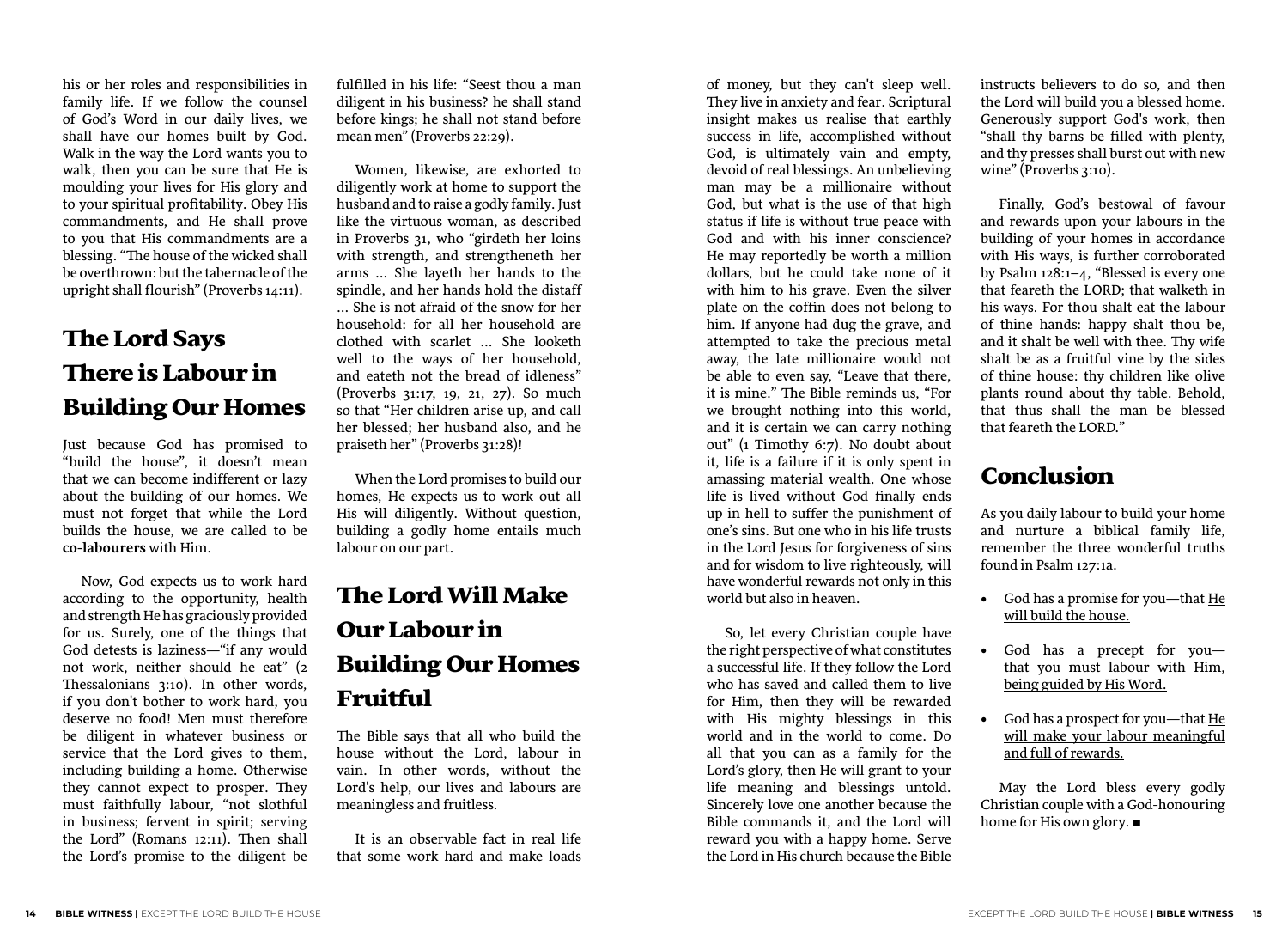## *MAN'S ROLE IN KEEPING THE HOME HAPPY*

**Palm 128—**" Blessed is every one that feareth the LORD; that walketh in his ways. <sup>2</sup> For thou shalt eat the labour of thine hands: one that feareth the LORD; that walketh in his ways. <sup>2</sup> For thou happy shalt thou be, and it shall be well with thee. 3 Thy wife shall be as a fruitful vine by the sides of thine house: thy children like olive plants round about thy table. 4 Behold, that thus shall the man be blessed that feareth the LORD. 5 The LORD shall bless thee out of Zion: and thou shalt see the good of Jerusalem all the days of thy life. <sup>6</sup> Yea, thou shalt see thy children's children, and peace upon Israel."

The above is a biblical picture of a happy and holy home. It is addressed to the man (who is the head of the house). Three aspects of the man's roles and responsibilities (in keeping his home happy and Godhonouring) can be gleaned from this psalm. The man should:

- Fear the LORD  $(v, 1)$ .
- Maintain a loving and joyful atmosphere in the home (v. 3—which portrays<br>harmonious relationships relationships with wife and children).
- Rule his house well with children in subjection (vv. 5, 6 which speaks of seeing "good … all the days of [one's] life and seeing "[one's] children's children, and peace …").

## Fear the LORD

A godly man (that is, "one that feareth the LORD; that walketh in his ways") has the promise of a happy and holy

◀ UNSPLASH.COM

home-life. The "fear of the LORD" is that reverent and loving regard for the LORD which will make a man shrink from transgression (cf. Job 28:28). This fear of the LORD is the essential foundation of the truly happy home. A man's genuine piety guarantees his family's blessedness, which all the wealth and fame in the world cannot secure. Godliness is the best assurance of a blessed family life. It will make his home the scene of purest joy, strongest comfort, and highest domestic happiness and family welfare.

When a man's heart is full of love for God and the Holy Scriptures, all his motives and aims will be sublime and pure. Such a man will walk in the ways of God. In his house, he becomes an unhindered channel of supreme moral as well as spiritual sentiments and emotions. Truth, honesty, purity and holy love will be his pursuits. True piety is not dormant but vibrant. A pious soul will bloom and spread the sweet "aroma" of divine virtues and purposes through his leadership in the home.

> Godliness is the best assurance of a blessed family life.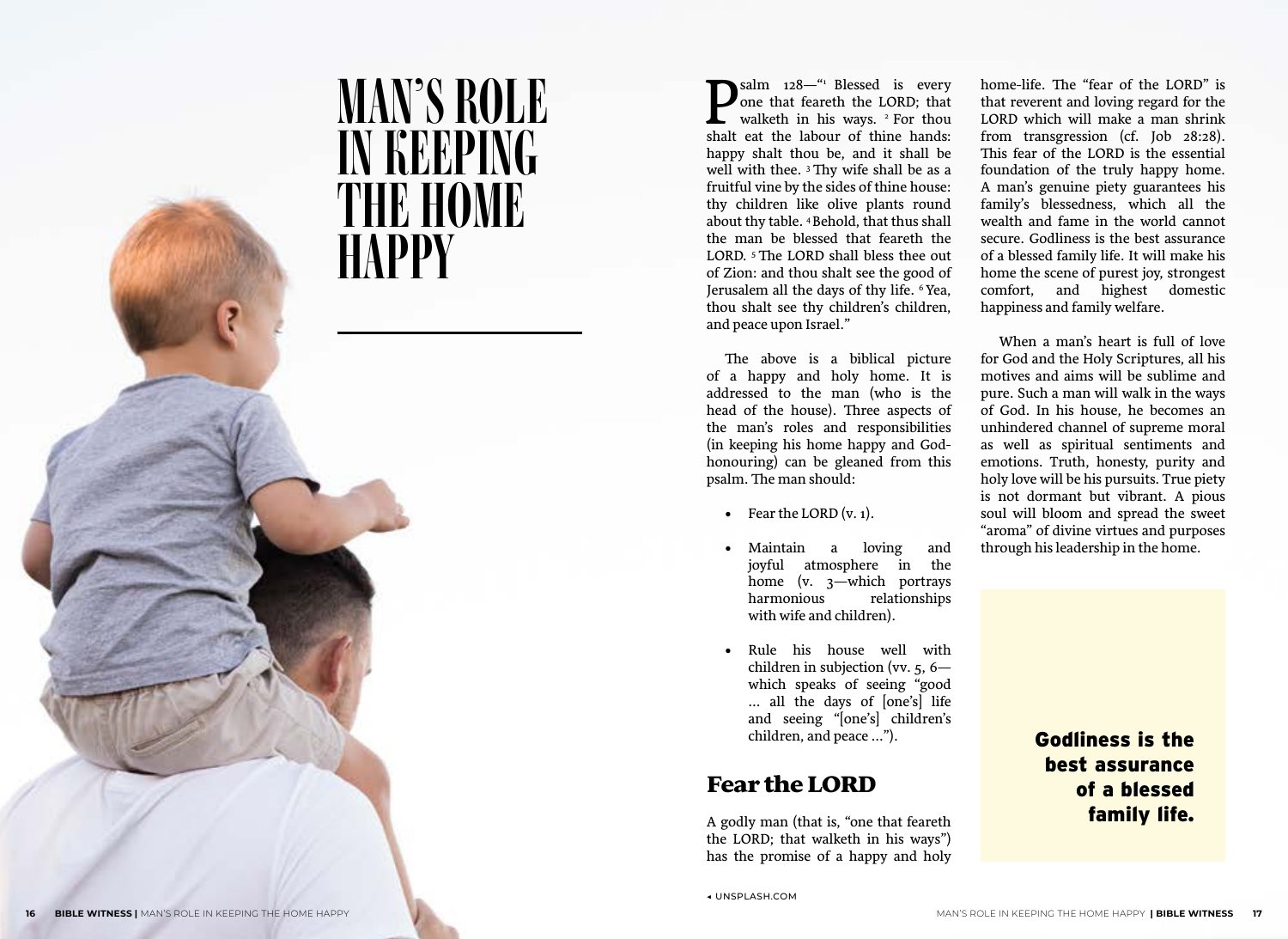A man who fears the LORD will seek after divine pleasure. He endlessly pursues the joy that is in the LORD. His house will have an abundance of wholesome laughter and lyrical expressions of Christian joy. As highlighted by the famous hymn of Ackley, "Jesus is the Joy of Living, He's the King of Life to me; Unto Him my all I'm giving, His forevermore to be. I will do what He commands me, Anywhere He leads I'll go; Jesus is the Joy of Living, He's the dearest Friend I know."

## Maintain Loving and Joyful Atmosphere

A man who fears and loves the LORD is like a happy, singing bird on the hedge. He makes all else sing along with him. He guides his wife, instructs his children, and assures them of divine blessings. Home-life is not always easy. Like the bird on the hedge that is wary of thorns and briers around it, the pious man with divine grace in his heart leads his family safely through many temptations and trials of life.

As the saying goes, "It is an ill bird that fouls its own nest"; so is an ungodly man who makes his own home wretched. Our homes must be full of love, holiness, prayer, joy and mutual care. True conjugal affection (between husband and wife) is a source of lasting and uplifting gladness in the home. Husband and wife ought to maintain throughout life the sweetness and excellency of their relationship through mutual courtesy, self-sacrifice, concession, tender ministry in health and in sickness, and united effort on behalf of others. If at any time they fail to show mutual love and respect, they should quickly repent of their errors, and make every effort to live together in godly affection for each other.

Together they must provide children with a biblical, godly, loving environment to grow up in. By cultivating a warm relationship based on love and care, happy parents help their children to be happy and welladjusted. Keeping a sense of humour (and thereby promoting healthy laughter with your children) will also go a long way to nurturing a happy, vibrant home environment. Proverbs 15:13 tells us, "A merry heart maketh a cheerful countenance: but by sorrow of the heart the spirit is broken" (cf. Proverbs 17:22). A wise mixture of love and firmness should go into nurturing the children.

## Rule Well with Children in Subjection

Godly nurture of children demands respect and obedience towards parents; indeed, children should rejoice to love and respect their parents. Such a happy state of affairs does not just happen. Fathers have a critical role to play here. They are exhorted by the apostle Paul to "bring [their children] up in the nurture and admonition of the Lord" (Ephesians 6:4).

Sad to say, fathers are increasingly distracted by their jobs and businesses from the affectionate nurture of their children. Many of them seem to be unaware of the spiritual damages such negligence can inflict upon their

families, especially their children. Even some men, who are spiritual, appear to have forgotten that they have a fatherly role to fulfil. It is not uncommon to hear of spiritual leaders—like pastors and elders—neglecting their own children's nurture in their enthusiasm to care for the church. But the Bible unequivocally expects that their children will be nurtured to be faithful. After all, one key requirement of an elder is that he be "one that ruleth well his own house, having his children in subjection with all gravity; (for if a man know not how to rule his own house, how shall he take care of the church of God?)" (1 Timothy 3:4-5). Likewise for the deacons (cf. 1 Timothy 3:12). The spiritual nurturing of our children is of grave importance. May none of us take this matter lightly. Otherwise we will receive a rebuke from the Lord, as did Eli, the high priest, did—"For I have told him that I will judge his house for ever for the iniquity which he knoweth; because his sons made themselves vile, and he restrained them not"  $(1$  Samuel  $3:13$ )!

None of our homes should be like that of Eli the priest, who spoiled his children. The wisdom of God's Word says, "Correct thy son, and he shall give thee rest; yea, he shall give delight unto thy soul" (Proverbs 29:17). Not to chasten our children betimes (promptly, early) is disastrous, and it would result in ourselves being "chastened" by the LORD for our neglect of duty! However, this does not mean that we fill our home with "fire and fury" all day long. Parents who hurt their children in their rage at their slightest mistakes, will surely bring about greater trouble to themselves. The principle of biblical discipline is concisely stated in Proverbs 3:12—"For

whom the LORD loveth he correcteth; even as a father the son in whom he delighteth." The clear implication is that a loving father takes the trouble and effort to reprove and correct his child, in order to turn him back onto the right path and restore him to a submissive, harmonious relationship with the father. The objective is never to destroy or condemn the child, but that the child may be restored to a blessed state before the Lord. In short, love, not rage, ought to be the motivation for the parental discipline of children.

## Conclusion

Man's role is vital and instrumental in keeping the home happy and godly. Godliness, not worldliness or materialism, is the source of all divine blessings, including domestic and societal happiness and peace. A home led by a man who fears the LORD shall be a blessing to society. Through their godly and loving actions, exemplary conduct and many prayers for the people and the society in which they live, such a home will be a blessing to those around them. There should be no greater goal and prayer cherished by a Christian man than his pious living and labouring in the home, which in turn will bring about blessings to the church and country, to the glory of God!  $\blacksquare$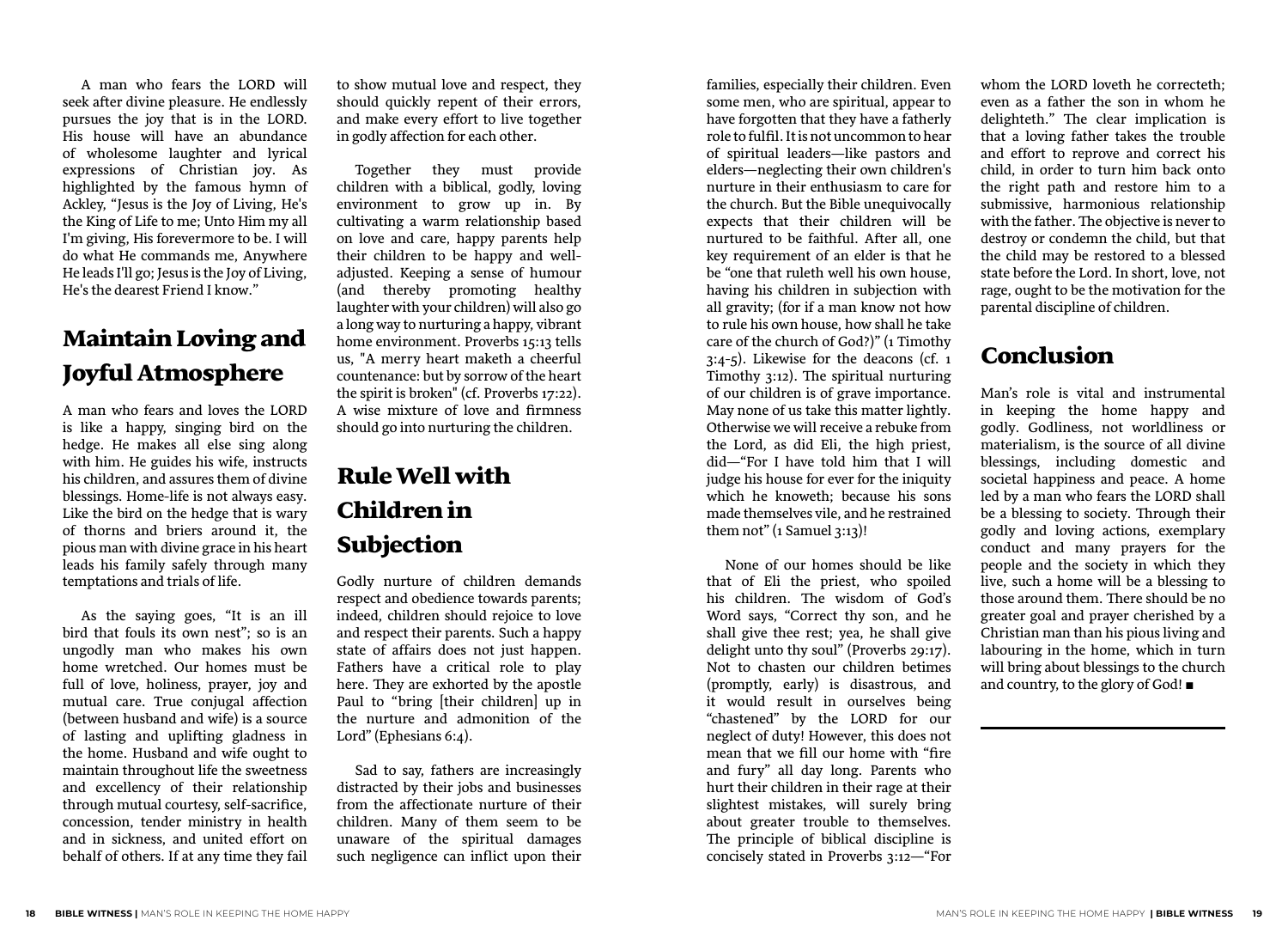

# *MAN'S ROLE IN LEADING THE FAMILY SPIRITUALLY*

od holds the head of the<br>household responsible for<br>the conduct of his family. It is<br>instructive to note that despite the fact household responsible for the conduct of his family. It is instructive to note that despite the fact that it was Eve who was first deceived and sinned, the Bible says, "For as in Adam all die…" (1 Corinthians 15:22a). In Romans 5:19, we are told that it was "by one man's disobedience many were

made sinners". Adam, being the head of Eve, was held accountable by God for the entrance of sin. Similarly, the high priest Eli was held accountable by God for the immorality of his sons. It was not sufficient for him merely to warn them. As the LORD said, "For I have told him that I will judge his house for ever for the iniquity which he knoweth; because

his sons made themselves vile, and he restrained them not" (1 Samuel 3:13).

Clearly, man—being the head of the family—is given the crucial and indispensable role of leading the family spiritually. The Lord has commanded the husbands, "Husbands, love your wives, even as Christ also loved the church, and gave himself for it; that he might sanctify and cleanse it with the washing of water by the word, that he might present it to himself a glorious church, not having spot, or wrinkle, or any such thing; but that it should be holy and without blemish" (Ephesians 5:25–27). It is the husbands' prerogative and duty to lead their wives! Furthermore, fathers are exhorted: "And, ye fathers, provoke not your children to wrath: but bring them up in the nurture and admonition of the Lord" (Ephesians 6:4).

## Tips for Leading Your Wife

The biblical imperative is that husbands ought to love their wives as Christ has loved the church. Realise that to love the wife is to lead her aright, with the end objective that she may be led in the way of righteousness and be established in blameless conduct in God's sight. Husbands who love their wives as Christ loves the church must desire their spiritual purity, that they may be set apart for God's glory and honour. Christian husbands must do everything needful—rebuke, instruct, encourage and lead—in order that their wives may pursue their sanctification. They should at all costs avoid provoking or leading their wives to sin. Husbands'

highest duty of love to their wives is to help them grow in purity and holiness before God, and to increase in the service of the Lord. The following are needful ways in which husbands ought to lead their wives.

#### Daily read the Scriptures

#### to her.

Ephesians 5:25–27 clearly teach Christian husbands that as Jesus sanctifies the church through the Word, so they too must lovingly cultivate spiritual sanctity and maturity in their wives—through the reading and application of God's Word. Christ loves the church with the intention of presenting her sanctified—"That he might present it to himself a glorious church, not having spot, or wrinkle, or any such thing; but that it should be holy and without blemish" (Ephesians 5:27). Through Scriptural instruction and example, husbands must help their wives to put sin to death so that they can come alive to righteousness. It is also the task of the husbands to help their wives flourish in the exercising of their spiritual gifts to serve and glorify God. Their wives must be encouraged to bring glory to God by doing good to others. Husbands ought to love their wives with a sanctifying love.

#### Daily pray with her.

The apostle Peter expected the husbands to pray with their wives. To enhance their prayer life together, he advised men to "dwell with them according to knowledge, giving honour unto the wife, as unto the weaker vessel, and as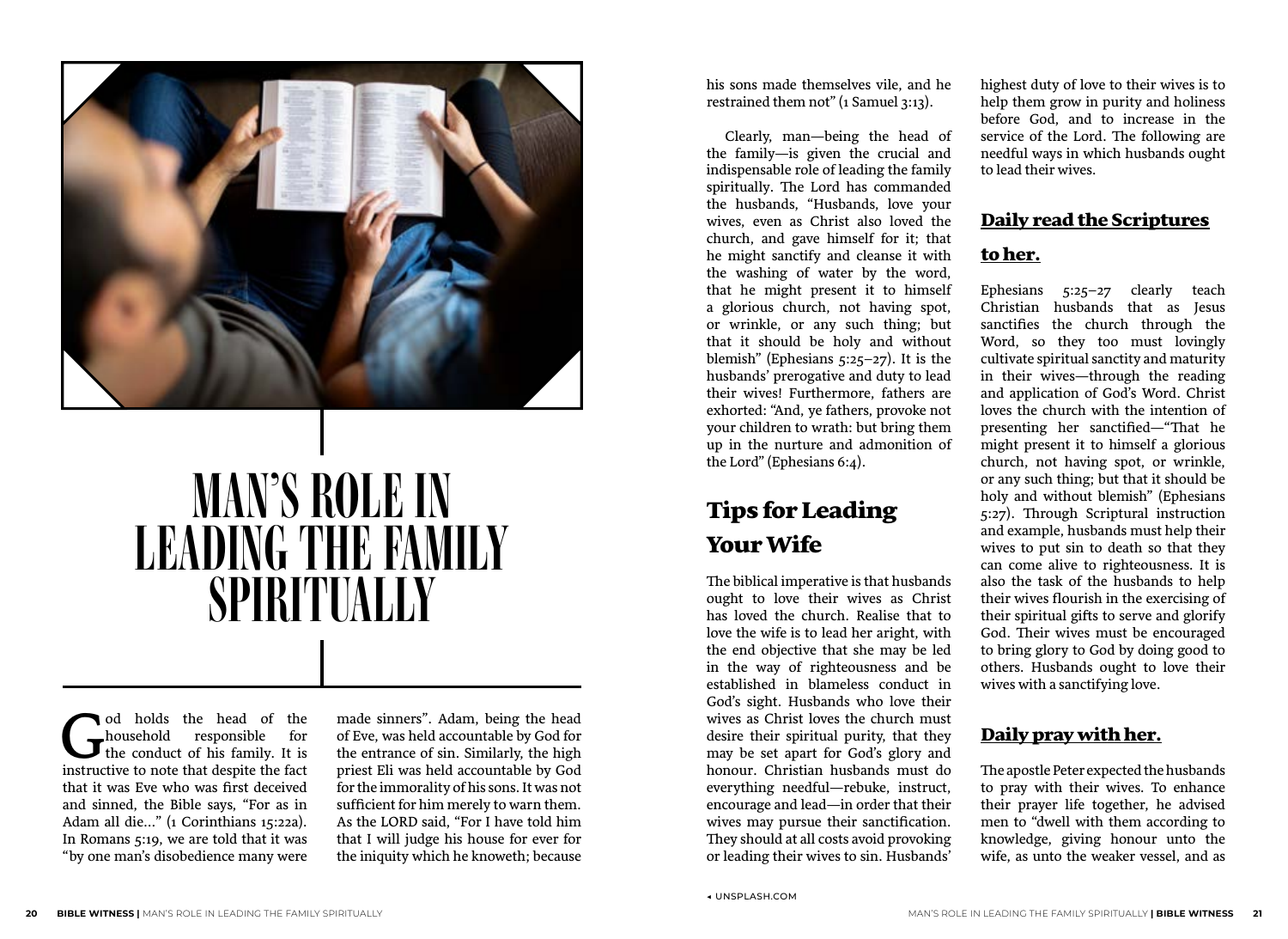being heirs together of the grace of life; that your prayers be not hindered" (1 Peter 3:7). To pray regularly with one's wife, one must know the wife's needs, struggles, fears, and deal with her in an honourable manner. Dealing with her in an honourable manner means that the Christian husband should be careful not to make fun of her weaknesses, but gently and firmly advise her, and then pray with her. It is important that the husband take time to pray with his wife to strengthen her through prayer.

#### Encourage her to seek and

#### serve the Lord.

Admittedly, some wives are too entangled in the household chores of cooking, cleaning, grooming and feeding. Husbands who are overly demanding and critical of their wives' roles in the household affairs will hinder their spiritual pursuit. Husbands must take a leaf from Jesus, who encouraged Martha not to be cumbered with too many things concerning duties in the house (cf. Luke 10:40-42). Husbands must encourage their wives to study God's Word and serve Him in the church in an increasing manner. He must be an encouragement as well as an example in serving the Lord. He must also lend a helping hand in the household chores, so that she can find time to offer her service to the Lord.

#### Exhort her to be a

#### biblical woman.

There is so much pressure on modern Christian women to be secular-minded rather than biblically minded. Sadly, in many contemporary churches (even sound, biblical ones, unfortunately), we see a growing number of mothers (with young children) becoming careerminded and neglecting the clear biblical command to be homemakers (Titus  $2:4-5$ ; 1 Timothy  $5:14$ ). In some other cases, the husbands expect their wives to take on full-time jobs, so they can live in greater comfort. This leaves many a Christian woman struggling, having very little time for children and for their own spiritual nurture and service to the Lord. Many Christian homes will be in a better condition, with their children under better care and discipline, if the mothers are not out of their homes, spending the best hours of their day doing the things of the world.

Let every husband work hard and earn a living, and then learn to live within his means. This is God's expectation (cf. 1 Thessalonians 4:11-12; 1 Timothy 6:6-12). Let every husband make sure that he helps his wife to be a biblical woman, who has sufficient time to watch over the children, household matters and also her own spiritual growth. Husbands must take great care to help their wives not to be entangled in the secular world, so that they have time and energy to excel at home and before the Lord.

#### Commend her good spirit

#### and good works.

Husbands must commend their wives for their efforts at home and church. There must be plenty of appreciation (cf. Proverbs 31:28b—"her husband also, and he praiseth her").

Normally when it comes to criticising, disagreeing, rebuking, men have a lot to say to their wives. How about praising her generously whenever she labours hard and performs well for family, friends and church? Dear Christian husband, make it a point to look at the things that she has been doing daily, and commend her regularly. Husbands must not fail to reciprocate their wives' efforts with words of commendation and encouragement. It is not good that familiarity breeds contempt.

#### Show that your love for

#### her has not diminished

#### with time.

To love their wives as Jesus loved the church, husbands must not allow bitterness to stay in their hearts. "Husbands, love your wives, and be not bitter against them" (Colossians 3:19). On the other hand, true love endures all difficulties and provocations patiently, and ministers with grace and goodness (cf. 1 Corinthians  $13:4-7$ ). Even when the family encounters difficult and tough issues, if the husbands are willing and ready to love, there will be real hope for the family to stay together and rejoice in the Lord. Love is not just an emotional feeling. Love gets into action even though feelings seem to vanish. Love endures, and it just won't give up. Love is a commitment. It does not fade, but glows brighter with time.

That said, the husband does well to remember, from time to time, to do something special that will express his love in new and meaningful ways to his wife. The biblical injunction, "let

us not love in word, neither in tongue; but in deed and in truth" (1 John 3:18), should take on greater meaning for the Christian husband when applied to marital leadership.

## Tips for Leading Your Children

It goes without saying that to lead their children aright, fathers must live in obedience to God. "But the mercy of the LORD is from everlasting to everlasting upon them that fear him, and his righteousness unto children's children; to such as keep his covenant, and to those that remember his commandments to do them" (Psalm 103:17–18). God offers His special promise of mercy to the children of those who fear Him and keep His covenant. The following are indispensable spiritual responsibilities which fathers ought to shoulder in the leading of their children.

> Husbands must not fail to reciprocate their wives' efforts with words of commendation and encouragement.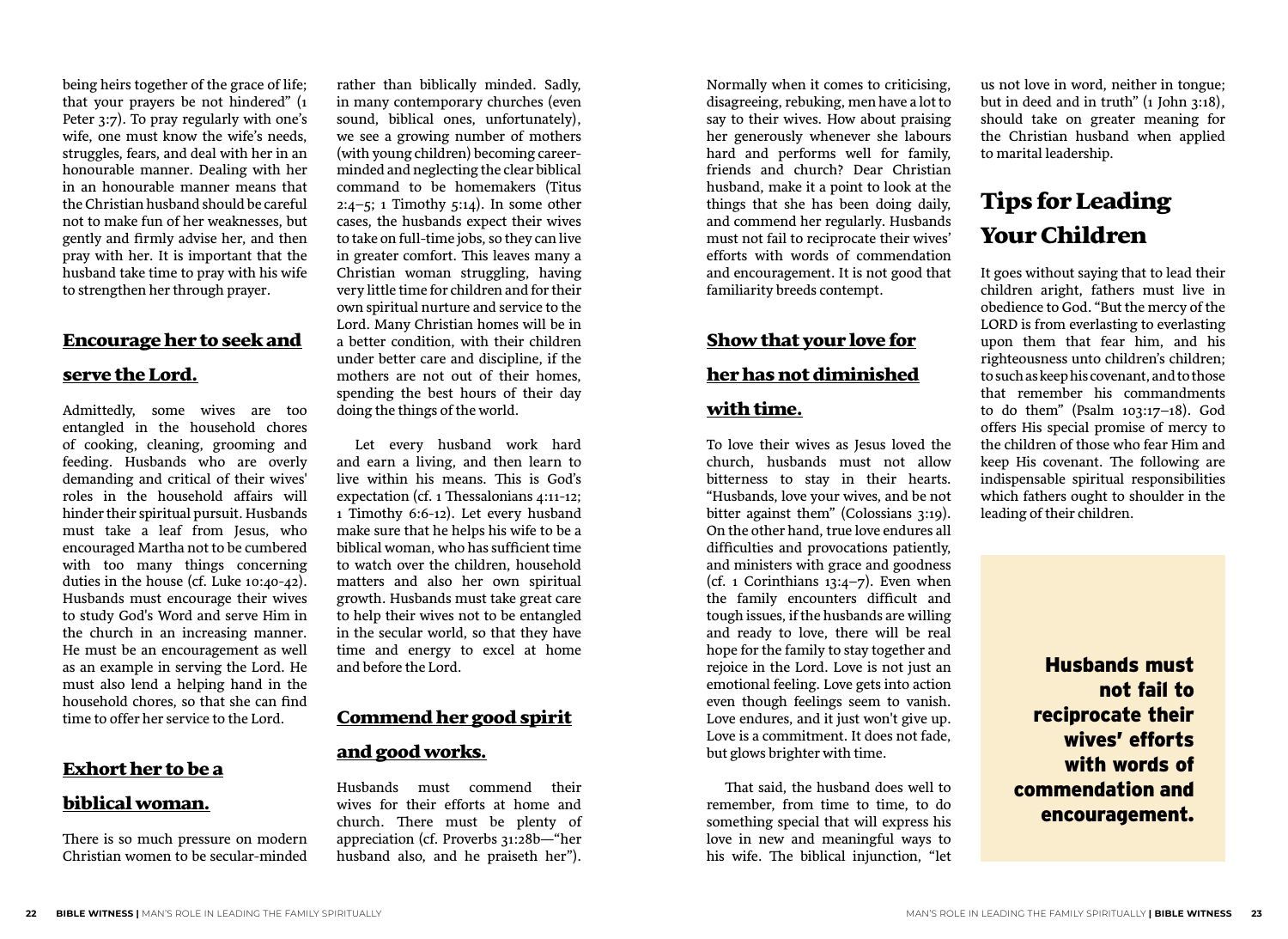#### Fathers must teach

#### the Word.

The chief responsibility of a father is that he should instruct his children with God's Word. Christian fathers, you must not think that the teaching of the Bible to your children is the duty of the Sunday School teacher or the church pastor. It is, first of all, the fathers' duty to teach the children God's Word, as exhorted by Scripture—"Only take heed to thyself, and keep thy soul diligently, lest thou forget the things which thine eyes have seen, and lest they depart from thy heart all the days of thy life: but teach them thy sons, and thy sons' sons" (Deuteronomy 4:9). Abraham of old is a fine example of a father who was dedicated to teaching his children God's Word. The LORD said about him, "For I know him, that he will command his children and his household after him, and they shall keep the way of the LORD, to do justice and judgment" (Genesis 18:19).

Fathers ought to be diligent in teaching God's Word to their children. "And these words, which I command thee this day, shall be in thine heart: and thou shalt teach them diligently unto thy children, and shalt talk of them when thou sittest in thine house, and when thou walkest by the way, and when thou liest down, and when thou risest up" (Deuteronomy 6:6–7; cf. 11:19–20). It is important to remember that the purpose of teaching is not just to raise up "well-behaved kids", but rather that they may be regenerated by the Word (1 Peter 1:23), and then they may be enabled to live holy lives. The Bible is sufficient to make them "perfect"  $(2$  Timothy 3:16–17).

May therefore our prayer concerning the teaching of God's Word (to our children) be: "Which we have heard and known, and our fathers have told us. We will not hide them from their children. shewing to the generation to come the praises of the LORD, and his strength, and his wonderful works that he hath done. For he established a testimony in Jacob, and appointed a law in Israel, which he commanded our fathers, that they should make them known to their children: that the generation to come might know them, even the children which should be born; who should arise and declare them to their children: that they might set their hope in God, and not forget the works of God, but keep his commandments" (Psalm 78:3-7).

#### Fathers must pray for

#### their children.

Every father who is responsible to God in raising up his children must pray specially for them. Consider the example of Job, a godly, responsible father, who would rise up in the morning to pray for his children. "And it was so … that Job sent and sanctified them, and rose up early in the morning, and offered burnt offerings according to the number of them all: for Job said, It may be that my sons have sinned, and cursed God in their hearts. Thus did Job continually" (Job 1:5). Commitment to set times of regular praying for the children was the hallmark of Job's fatherhood. Dear Christian fathers, how about you? How often do you take time to pray for your children's salvation and sanctification? Without question, a father's unceasing prayer for his children will have a significant bearing on their spiritual well-being.

## Fathers must bring their children to worship, fellowship, and other church gatherings.

The Bible highlights (not just for our knowledge, but also for our example) not a few instances of parents bringing their children to congregational gatherings of God's people for public worship, Scripture learning, fellowship, etc. Consider the following Scriptural instances:

- "There was not a word of all that Moses commanded, which Joshua read not before all the congregation of Israel, with the women, and **the little ones**, and the strangers that were conversant among them" (Joshua 8:35).
- "And all Judah stood before the LORD, with **their little ones**, their wives, and **their children**" (2 Chronicles 20:13).
- "Also that day they offered great sacrifices, and rejoiced: for God had made them rejoice with great joy: the wives also and **the children** rejoiced: so that the joy of Jerusalem was heard even afar  $off"$  (Nehemiah 12:43).

It also behoves us to remember Jesus' words to His disciples and the parents of the children who came to Him: "Suffer little children, and forbid them not, to come unto me: for of such is the kingdom of heaven" (Matthew 19:14). Now, interestingly

when children enthusiastically joined the crowd that sang "Hosanna" to the Lord during His triumphant entry into Jerusalem, "the chief priests and scribes … were sore displeased" (Matthew 21:15), and complained to Jesus about the children. To which Jesus replied, "Yea; have ye never read, Out of the mouth of babes and sucklings thou (God) hast perfected praise?" (Matthew 21:16). The clear implication is that the Lord values highly our children's worship and praise. Fathers, encourage your children to go for church activities, that they may be nurtured in spiritual matters from the earliest age. "Train up a child in the way he should go: and when he is old, he will not depart from it" (Proverbs 22:6).

### **Conclusion**

Without question, the man's role in the family as husband and father is one of utmost consecrated leadership. May every Christian husband bear a good witness concerning his Saviour and Lord Jesus Christ in this ungodly world by loving (and leading) his wife as Christ loves the church. Equally important, may every Christian father bring up his children in the nurture and admonition of the Lord, that they may in turn bear good testimony for Christ, being "blameless and harmless, the sons of God, without rebuke, in the midst of a crooked and perverse nation, among whom [they] shine as lights in the world" (Philippians  $2:15$ ).  $\blacksquare$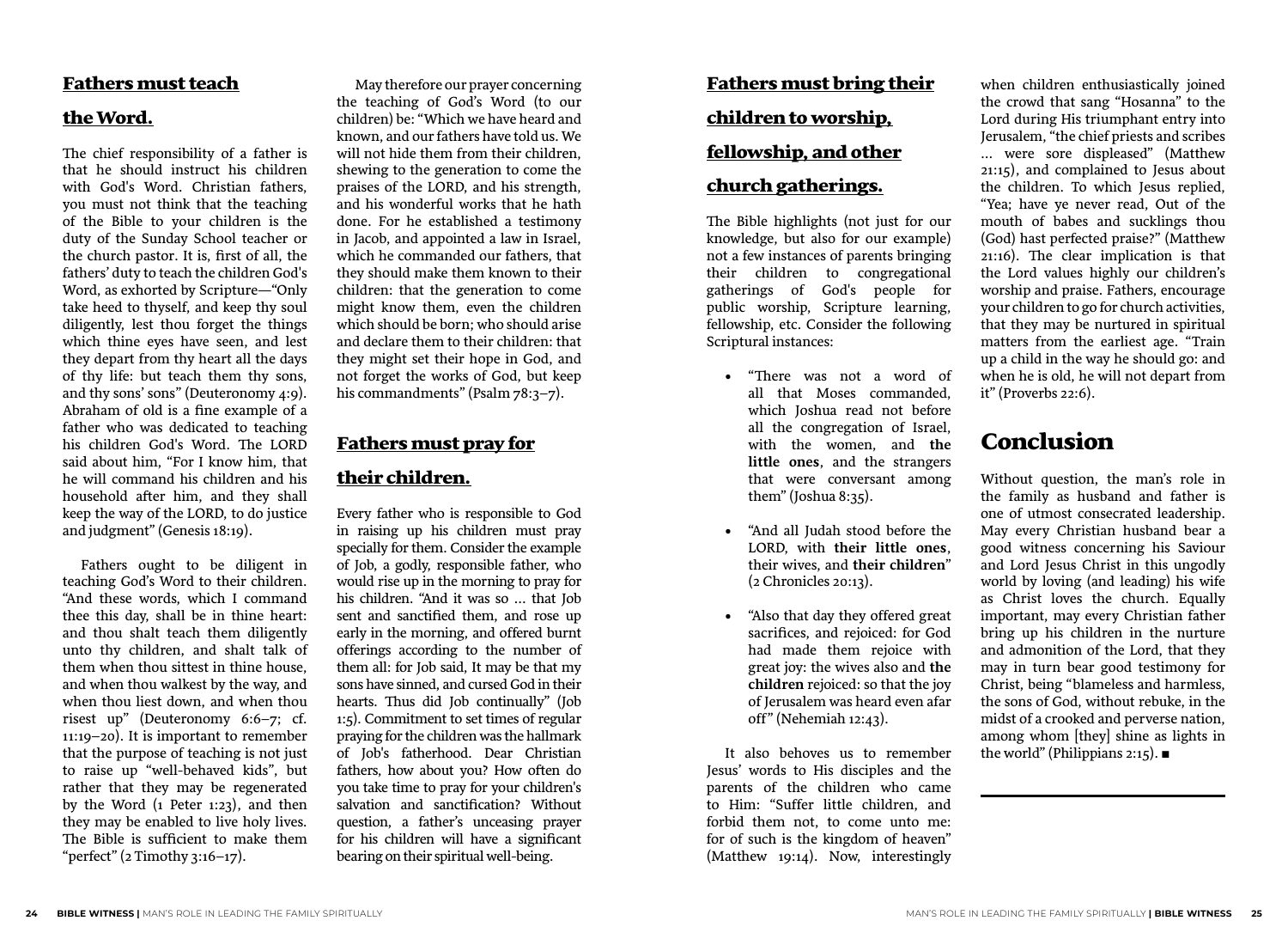## RESOURCES FOR THE FAMILY



## 365 DAILY EXHORTATIONS

#### **BY PRABHUDAS KOSHY**

A devotional book containing one meditation for every day of the year. These devotions were written by the Rev. Dr Prabhudas Koshy, Pastor of Gethsemane Bible-Presbyterian Church. Every day, a page-length meditation on a Scripture text is provided for your edification. It is our humble prayer that this devotional will help you in your spiritual walk. Use it in your own personal devotion time, or for your family devotion.

## 365 每日训导 源自神的话语

*365 Daily Exhortations* is also available in Chinese. This devotional was translated by the Rev. Zhu Jianwei, a preacher of True Life Bible-Presbyterian Church.

365



### MY SOUL'S DELIGHT (VOLUME 1) **BY PRABHUDAS KOSHY, ILLUSTRATED BY MELISSA NEO**

*My Soul's Delight (Volume 1)* was published in 2011. It contains 25 devotions for children, with each devotion accompanied by a colourful illustration. Each devotion expounds one Bible verse, with practical applications for the young reader.

## MY SOUL'S DELIGHT (VOLUME 2) **BY PRABHUDAS KOSHY**

#### **ILLUSTRATED BY ZHU CHUAN & ANDRONICUS KOSHY**

*My Soul's Delight (Volume 2)* was published in 2020. Like *Volume 1*, each devotion is accompanied with an illustration to help children hide God's truth in their hearts. Contains 30 devotions for children.





#### MY SOUL'S DELIGHT (VOLUME 3) **BY PRABHUDAS KOSHY ILLUSTRATED BY ZHU CHUAN & ANDRONICUS KOSHY**

*My Soul's Delight (Volume 3)* was published together with *Volume 2. Volume 3* contains another set of 35 illustrated devotionals to help our children grow in the knowledge of God's Word.



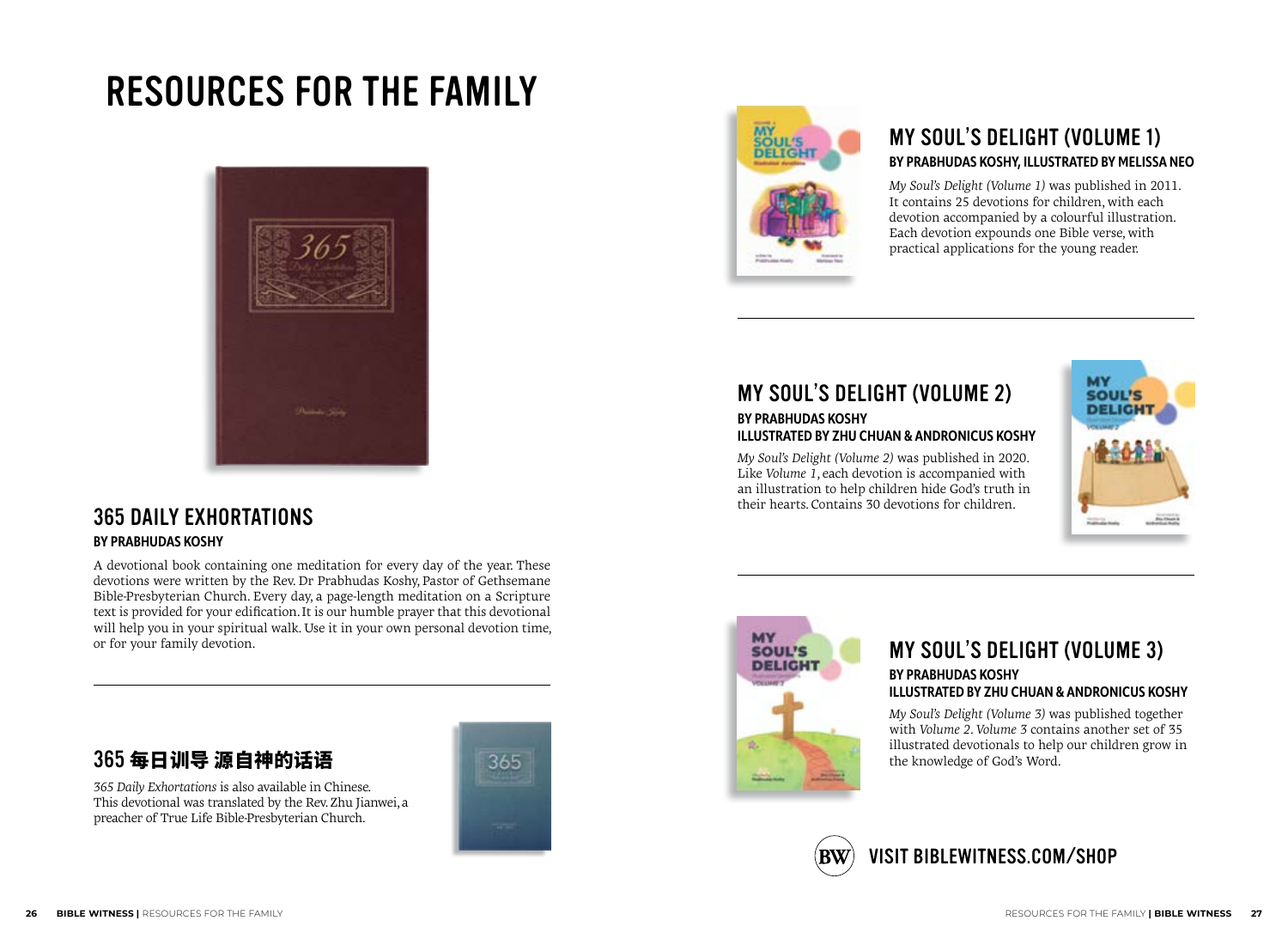# NUMBERS 35

#### SARAH YONG

In the previous chapter, Numbers 34, the LORD had specified the boundaries of the entire Promised Land which the twelve tribes of Israel would inherit. The tribe of Levi, however, was not allocated any land—instead, the children of Israel were to give unto the Levites from their inheritance.

#### Part A: Complete the given sentences below, by filling each blank with a suitable answer taken from the respective verse(s) indicated.

- 1. The children of Israel were to give unto the Levites to dwell in, including the surrounding areas for their cattle, and for their goods, and for all their beasts. (vv. 2-3)
- 2. The suburbs of the cities that were to be given unto the Levites shall extend to a \_\_\_\_\_\_\_\_\_\_ cubits round about, from the wall of the city and outward. (v. 4)
- 3. Among the cities that were to be given unto the Levites, there shall be six cities for \_\_\_\_\_\_\_\_\_\_, to which shall be added forty and two cities. (v. 6)
- 4. So, the total number of cities which shall be given unto the Levites shall be \_\_\_\_\_\_\_\_\_-\_\_\_\_\_\_\_\_\_\_\_ cities, together with their suburbs. (v. 7)
- 5. These cities to be given unto the Levites shall be of the of the children of Israel, whereby every one shall give of his cities unto the Levites according to his inheritance which he inheriteth. (v. 8)
- 6. The children of Israel were commanded not to pollute or defile the land which they shall inhabit, for the LORD is to among them. (v. 34)

Part B: Use your answers in Part (A) to fill in the specially arranged **BIBLE TRIVIA** crossword below, in their corresponding order.



After filling in the crossword above, you will notice that a word may be formed reading vertically down in this crossword. 5 letters are still missing—can you figure out the missing letters to complete this "mystery" word? (Hint: this word is associated with the apportioning of land unto the children of Israel.)

> *Do you know how the land of Israel was divided amongst the Israelites? ►*

#### Answers to Bible Trivia—Numbers 34 (Vol. 22, Iss. 2, pp. 28–29)

a) Zin, b) River of Egypt, c) the Great Sea, d) Mount Hor, e) Sea of Chinnereth, f) Jordan River, g) Salt Sea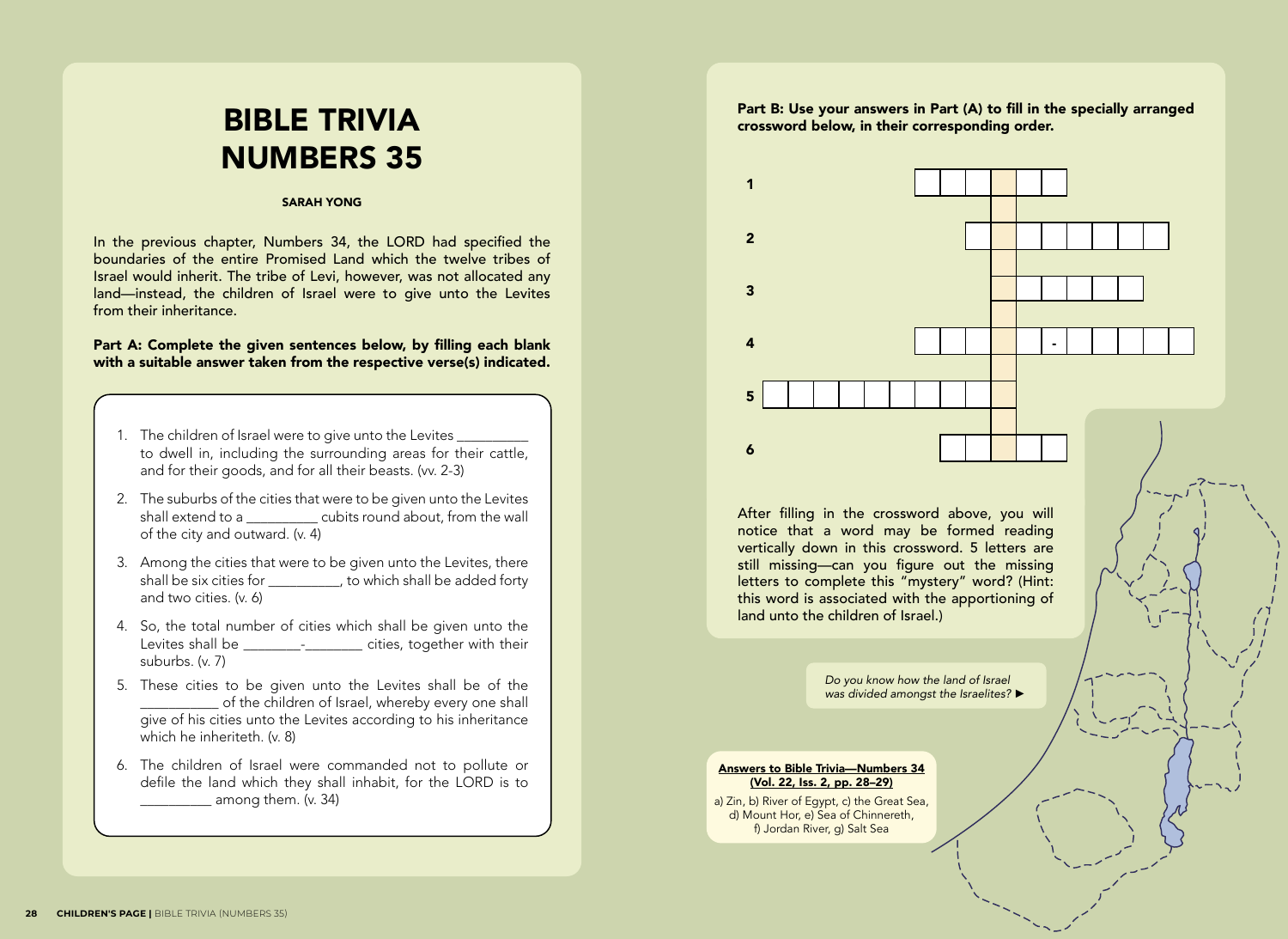## HUDSON TAYLOR (1832-1905) *PART XIII*

#### Retold by Jenny Lok Illustrated by Andronicus Koshy

#### *Retold from:*

- *• "To China With Love" by Hudson Taylor, published by Dimension Books, Bethany Fellowship, Inc., Minneapolis, Minnesota, the United States*
- *• "Hudson Taylor—God's Man in China" by Dr & Mrs Howard Taylor, published by Moody Press, Chicago, Illinois, the United States*
- *• "Hudson Taylor and Maria, Pioneers in China" by J. C. Pollock, published by Kingsway Publications Ltd, the United Kingdom*
- *• "God's Adventurer" by Phyllis Thompson, published by Overseas Missionary Fellowship (IHQ) Ltd, Singapore*

Having entrusted his life to God, Hudson threw himself heart and soul into the work in Ningpo, whether it be preaching at services or evangelising along the street, helping the poor or tending to the sick. There was much camaraderie among the missionaries, which added to Hudson's joy in serving the Lord. He would also look forward to their weekly dinner gathering at the school run by Miss Aldersey, a nearly 60-year-old missionary. She was, in fact, the first woman missionary in China and the founder of this first all-girls Protestant school. Though rather eccentric in nature, Miss Aldersey was hardworking and efficient, thus earning her the respect of both the Chinese and Westerners.

Working alongside Miss Aldersey were 2 sisters—Burella and Maria Dyer. Both were from a missionary family but became orphans at a young age. Miss Aldersey took them under her wings and they, with a little training as teachers, became good helpers in her school. Maria, the younger of the two, was tender-hearted and completely devoted to God. Life at Miss Aldersey's school could be difficult and demanding, but she had dedicated her whole life to serve God. The joy and peace she experienced through her loving service to God were all that mattered.

Hudson could not help but notice Maria Dyer. She was indeed pretty despite being born with a squint (where the eyes look in different directions). However, it was not her physical beauty alone that attracted his attention. In reality, he was much impressed by her focus on spiritual

matters, her compassionate heart, as well as her ability to speak Chinese like a native. On numerous occasions, he had opportunities to meet Maria, but he knew that he needed to pray for God's direction in his desire to have Maria as a wife and co-worker in the Lord's work.

At the same time, Maria had certainly found a kindred spirit in Hudson. She could see that he had "the same longings after holiness, usefulness [and] nearness to God". She went before the Lord in prayer, and was deeply convicted that God had sent Hudson into her life.

After months of prayer, Hudson took the bold step of proposing to Maria in a letter, which she received in the month of April 1857. She was truly on cloud nine and could not wait to break the good news to her sister and Miss Aldersey! Instead of being happy for her, Miss Aldersey lashed out in anger at Hudson's proposal of marriage to Maria.

"Mr Taylor? That young, poor, unconnected Nobody! The one who has made a spectacle of himself in his Chinese clothes! How dare he presume to think of such a thing?" Miss Aldersey's shrill voice pierced the air.

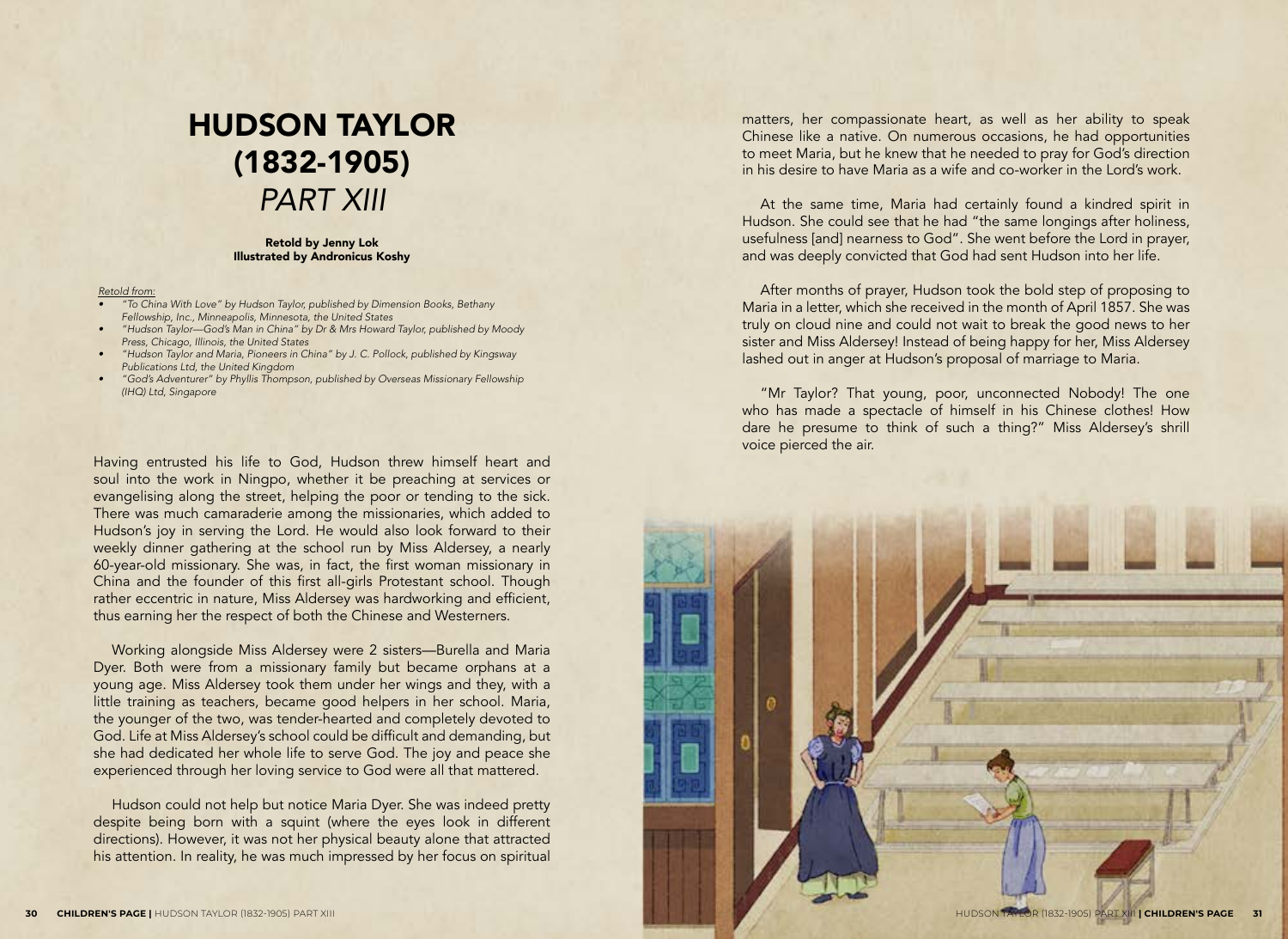Maria was totally crushed by Miss Aldersey's harsh criticism of Hudson. Not heeding Maria's misery and distress, Miss Aldersey demanded that she write a letter of rejection to Hudson. Maria's tears fell rapidly as she composed the dreaded letter in words that were not her own. Upon receiving Maria's letter, Hudson's heart was also in anguish.

"Will I ever see her again? Is it God's plan for me to marry her?" Hudson wondered in sorrow. Within him, there was also a strange feeling that Miss Aldersey was possibly behind the letter! In such times of uncertainty, Hudson turned to his Saviour, and gradually peace and hope filled his heart.

In mid-July, about 3 months after the unfavourable reply to his letter of proposal to Maria, Hudson managed to arrange a meeting with Miss Aldersey. From his interview with her, Hudson realised that Miss Aldersey was deeply offended by his failure to consult her before his proposal to Maria. On top of that, Maria was 20 years old, just one year shy of her 21st birthday (the legal age for marriage). Hudson felt that he had indeed been careless and was quick to admit it to Miss Aldersey, saying, "I do apologise, Miss Aldersey, for my oversight. Truly, I have much to learn from this big blunder. Please be gracious to reconsider your objection to our marriage."

"Well, Mr Taylor, truth be told, I cannot give you the permission to marry Maria, for I am not her legal guardian. She has actually an uncle, Mr William Tarn, who resides in England. If you so desire, you may write to him. But first, I'll correspond with him." Miss Aldersey addressed Hudson civilly, with her nose in the air.

Hudson was overjoyed as thoughts raced through his mind: "This is truly a great discovery! Now I can write to Mr Tarn to ask for Maria's hand in marriage. But, wait a minute! For a start, I must speak with Maria to get her consent. But how am I going to do that? Miss Aldersey has given strict instructions that I should neither talk to Maria nor visit her! May the Lord help me!" Hudson's initial excitement turned into anxiety and, for a moment, he was speechless before Miss Aldersey.

God certainly had His way of working things out for Hudson. The opportunity to meet Maria came a couple of days later. It happened at the Joneses' home, where the Ladies' Prayer Meeting was held. Mr Jones and Hudson (who was then staying at the Joneses' place) were away preaching to the opium addicts. After prayer, the ladies had just settled down for tea when news of a waterspout (a whirling column of air and water mist) breaking over the city of Ningpo came suddenly. Apparently, the waterspout had moved forcefully up the river and flooded the entire city! To make matters worse, torrents of rain soon

followed and everywhere, the water was knee-high. By God's mercy, both Mr Jones and Hudson managed to make their way home safely. Upon arrival, Hudson was told to go directly to the study room while Mr Jones would proceed upstairs to greet the ladies. By then, only Maria and another lady, Mrs Bausum, were left waiting for their sedan chairs. Mrs Jones was sitting nearby, praying for the safety of her guests and her husband. Everyone looked up when Mr Jones appeared at the doorway.

"My dear, I'm so glad you're back! I presume that Hudson is back with you?" inquired Mrs Jones, her expression a mixture of relief and concern.

"Thank God for His protection! We are safe and sound. Mr Hudson is now waiting in the study room. I will send him up and see if the two young people can have a short meeting," Mr Jones replied with a slight smile on his face. Maria blushed at the mention of Hudson's name, and said softly, "I shall be glad to meet with him."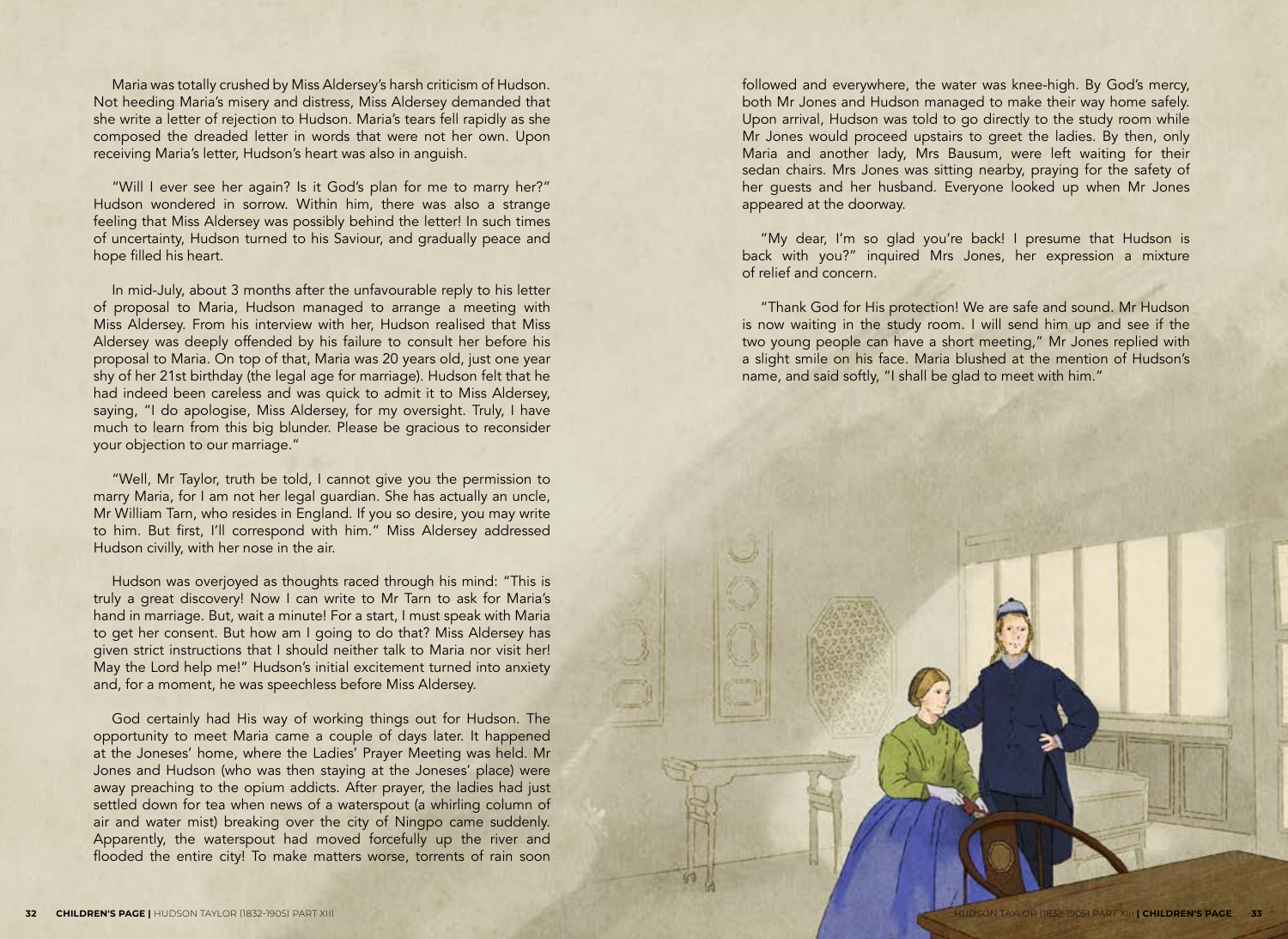Hudson appeared in no time and the meeting confirmed God's will in an amazing way! Both pledged their love for one another and Maria consented to Hudson's request to write to her uncle, Mr Tarn, for permission to marry her. Many happy faces surrounded them that day, and what tremendous joy they felt in the midst of such loving friends! As planned, the letter to Mr Tarn was speedily dispatched, and the couple waited upon the Lord with much prayer and patience as the returned mail would take about 4 months (due to the slow mail in those days).

In the meantime, Hudson enjoyed untold blessings from the Lord since the day he and fellow missionary, Mr Jones, had resigned from the Chinese Evangelisation Society (CES). They were constantly reminded of God's faithfulness and provision by 2 scrolls written in the Chinese characters. The words were as follows:

> Ebenezer, "Hitherto hath the Lord helped us"; and Jehovah-Jireh, "The Lord will provide".

Truly, God did not fail them, for in early November, a timely remittance (payment) of \$214 arrived in time to enable them to continue their daily (except Sunday) supply of breakfast for the destitute. This was but one of the many occasions when God supplied their needs in the nick of time.

God's blessings did not stop at satisfying the hunger and thirst of His needy people. Towards the end of 1857, amid disturbing news of an attack on Canton (trading city of Guangzhou) by the British and French forces, Hudson was most delighted to receive a precious soul—Mr Nyi into the kingdom of God. On that occasion, Hudson was preaching the Good News of salvation through the finished work of Christ on the cross, based on John 3:14–17,

"And as Moses lifted up the serpent in the wilderness, even so must the Son of man be lifted up: that whosoever believeth in him should not perish, but have eternal life. For God so loved the world, that he gave his only begotten Son, that whosoever believeth in him should not perish, but have everlasting life. For God sent not his Son into the world to condemn the world; but that the world through him might be saved."

During that Gospel meeting, Mr Nyi, a businessman and also one of the respected leaders of a reformed Buddhist sect in Ningpo, stood up and confessed his faith in the Lord and Saviour Jesus Christ:

"I have long sought for the truth, as did my father before me, but I have never found it. I have travelled far and near, but without obtaining it. I

have found no rest in Confucianism, Buddhism, or Taoism, but I do find rest in what I heard here tonight. Henceforth I am a believer in Jesus."

Everyone present was astounded at the mighty working of the Holy Spirit. Mr Nyi further surprised Hudson—and previous members of his religious society—by not only giving up his membership, but also making time to share with them his new-found faith in Christ.

Mr Nyi rejoiced in being a child of God, but lamented over the fact that his father had died without discovering the truth of the Gospel. So he inquired of Hudson, "How long have you had the Glad Tidings in England?"

"Several hundred years, I suppose," Hudson replied with some hesitation, his face suddenly turning crimson.

"What, several hundred years! Is it possible that you have known about Jesus for so long, and only now had come to tell us? Oh, why did you not come sooner?"

Hudson felt a stab of pain in his heart at Mr Nyi's words. Didn't Jesus say in Mark 16:15, "Go ye into all the world, and preach the gospel to every creature"? Hudson resolved to work harder in reaching out to the lost in China…

*(To be continued)*